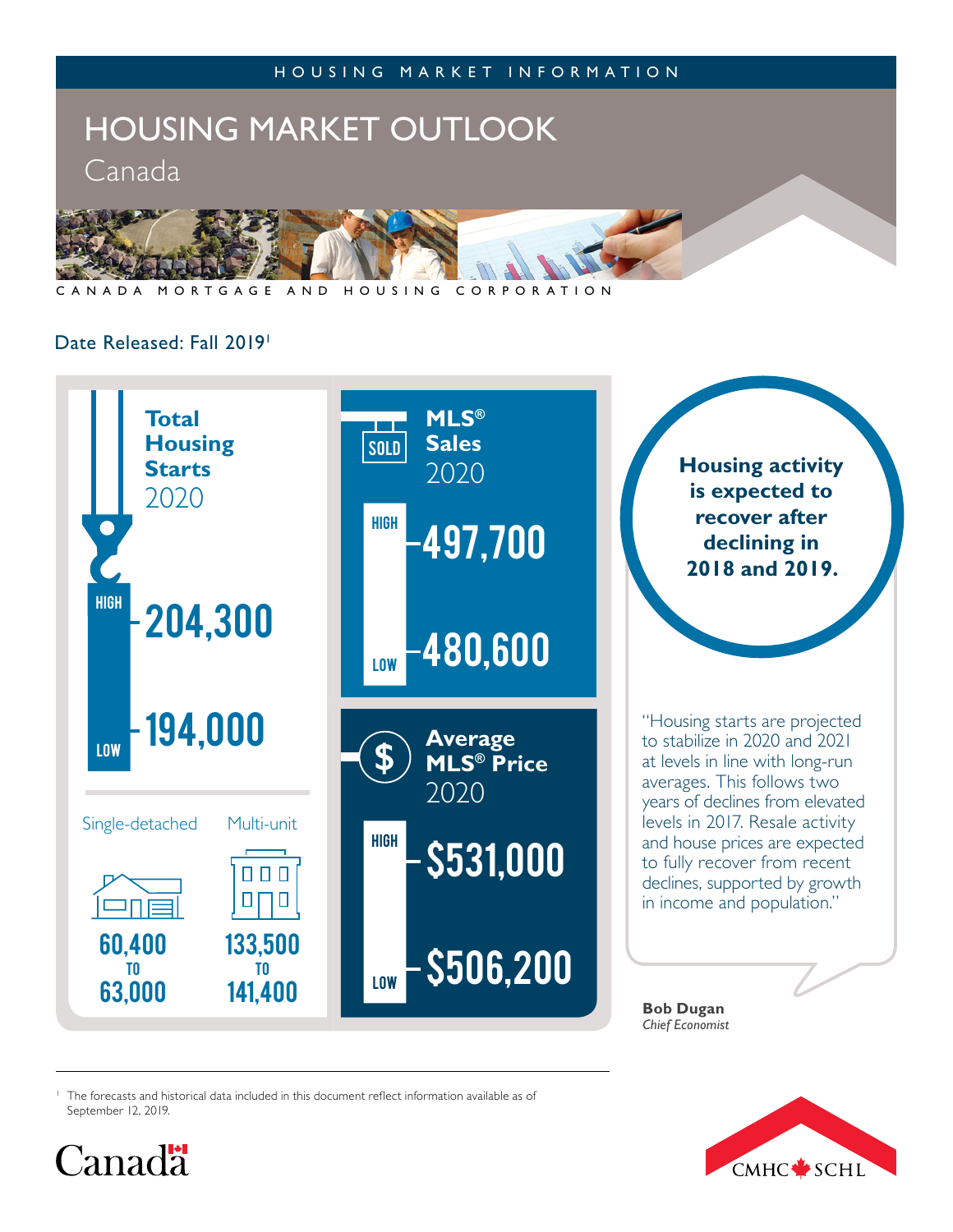# **Highlights**

- Overall economic and demographic conditions will remain supportive of housing activity over the forecast horizon, halting the declines in starts, sales and average home prices that followed the highs of 2016-2017.
- **Housing starts are expected** to register a second consecutive annual decline in 2019 before stabilizing in 2020 and 2021 at levels closer to the 1985-2018 average by the end of 2021.2
- Sales of existing homes will remain near their 2018 level in 2019 while the average price level is expected to decline. However, sales and prices will start recovering in 2020, offsetting recent declines.

# **Housing starts to stabilize in 2020 and 2021 at levels in line with the historical average**

Housing starts are expected to register a second consecutive annual decline in 2019 before stabilizing in 2020 and 2021 at levels closer to the 1985-2018 average by the end of 2021<sup>3</sup> and well below the 10-year high housing starts recorded in 2017. This will reflect a balance between off-setting economic and demographic developments. In particular, GDP4 growth is expected to soften in 2019 but to recover at or above its potential pace in 2020-2021. However, the support to new residential construction from the expected improvement in economic activity and incomes will



Source: CMHC, (F) Forecasts by CMHC

be offset by the projected slowing in household formation over the forecast horizon. Mortgage rates are predicted to increase over this horizon, but gradually while remaining at low levels. Consequently, their expected contribution to our housing outlook is negligible.

Both single-detached and multi-unit housing starts are forecast to decline in 2019 before essentially stabilizing in 2020 and 2021. As a result, starts of both single-detached and multi-unit housing types will remain below the recent peaks observed in 2017 (for single-detached starts) and 2018 (for multi-unit starts). $5$ 

# **Sales to strengthen in 2020 and 2021, offsetting declines in recent years**

Existing home sales are forecast to stay near their 2018 level in 2019, below the historical peak observed in 2016.<sup>6</sup> However, home sales will

increase in 2020 and 2021, offsetting the declines observed since 2016 by the end of the forecast horizon. This reflects expectations of household disposable income growth.

# **Recent moderation in price growth will be reversed by the end of the forecast horizon**

The average MLS® price is expected to decline for a second consecutive year in 2019 from the recent high registered in 2017.<sup>7</sup> However, positive price growth is expected to resume in 2020 and 2021, driving the average price above its 2017 level by the end of the forecast horizon. This is expected to reflect household disposable income growth and rates of household formation that will remain supportive of price growth despite moderating from higher rates in recent years.

<sup>7</sup> The average MLS® price in 2017 was \$511,830.

<sup>&</sup>lt;sup>2</sup> To access CMA housing market outlook reports, click on the following link: [https://www.cmhc-schl.gc.ca/en/data-and-research/publications-and-reports/](https://www.cmhc-schl.gc.ca/en/data-and-research/publications-and-reports/housing-market-outlook-highlights) [housing-market-outlook-highlights](https://www.cmhc-schl.gc.ca/en/data-and-research/publications-and-reports/housing-market-outlook-highlights)

<sup>&</sup>lt;sup>3</sup> From 1985 to 2018, the annual average level of total housing starts was 186,239 units.

<sup>4</sup> GDP growth is expected to be at most 1.5% in 2019 following the 1.9% rate posted in 2018. GDP growth will recover to a pace of 2.0% and 1.9% in 2020 and 2021, respectively.

<sup>&</sup>lt;sup>5</sup> In 2017, single-detached starts stood at 76,843 units. In 2018, multi-unit starts stood at 146,903 units.

<sup>6</sup> 533,000 MLS® sales registered in 2016.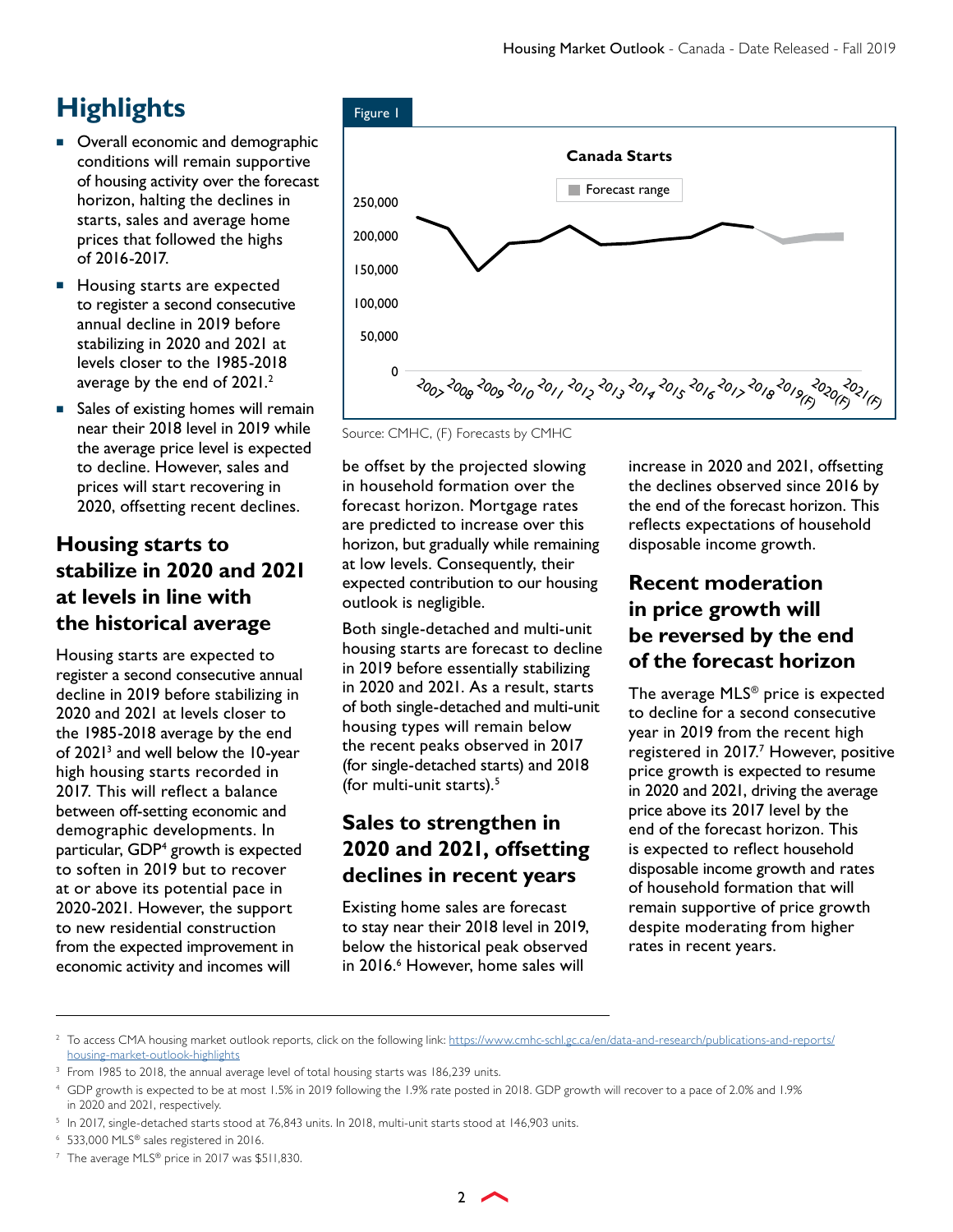Over the forecast period, favorable economic and demographic conditions in British Columbia will support relatively strong growth in housing starts in the province when compared to other regions, while Ontario and the Prairies will see growth in starts, but at levels below recent years. Housing starts in Quebec and the Atlantic region are expected to trend lower over the forecast horizon, reflecting moderating demographic conditions. With respect to the existing home market, Ontario and British Columbia's outlook for sales growth is relatively strong in 2020 and 2021 when compared to other regions, consistent with growth in real disposable income that is forecast to exceed the national average over this time period. Ontario will also lead price growth in 2020 and 2021, with Quebec also showing relatively strong price gains in both years. British Columbia will see modest recovery in price growth in 2020 from a decline in 2019, but rise to the second highest rate of price growth after Ontario in 2021. Other regions will generally see modest gains over the forecast horizon in comparison to Ontario, Quebec and British Columbia.

Recent measures of overvaluation for the major markets of Vancouver and Toronto as well as for those in their vicinity indicate a general easing of vulnerabilities,<sup>8</sup> as prices have been gradually aligning more with fundamentals in recent quarters. The current outlook for renewed growth in home prices over the forecast horizon does not imply that overvaluation and/or price acceleration measures will necessarily worsen, since growth in fundamentals over the same time period can be sufficient to support stronger resale market activity and price growth.



Source: CREA, (F) Forecasts by CMHC



Source: CREA, (F) Forecasts by CMHC

Amongst the risks to our outlook, we continue to see vulnerabilities related to international trade tensions. Global trade tensions have continued to rise and impact business and investor confidence, tempering economic conditions and increasing the risk of slower economic and housing market activity. In addition, high household indebtedness remains a vulnerability because it increases the risk of economic and housing

market instability. For example, if interest rates or unemployment were to rise more than expected, heavily indebted households could face greater budgetary constraints, leading to downward pressure on the economy and housing activity.

To access regional and CMA housing market outlook reports, click on the following link: [https://www.cmhc-schl.](https://www.cmhc-schl.gc.ca/en/data-and-research/publications-and-reports/housing-market-outlook-highlights) [gc.ca/en/data-and-research/publications](https://www.cmhc-schl.gc.ca/en/data-and-research/publications-and-reports/housing-market-outlook-highlights)[and-reports/housing-market-outlook](https://www.cmhc-schl.gc.ca/en/data-and-research/publications-and-reports/housing-market-outlook-highlights)**[highlights](https://www.cmhc-schl.gc.ca/en/data-and-research/publications-and-reports/housing-market-outlook-highlights)** 

<sup>8</sup> Housing market assessment reports can be found here: [https://www.cmhc-schl.gc.ca/en/data-and-research/](https://www.cmhc-schl.gc.ca/en/data-and-research/publications-and-reports/housing-market-assessment) [publications-and-reports/housing-market-assessment](https://www.cmhc-schl.gc.ca/en/data-and-research/publications-and-reports/housing-market-assessment)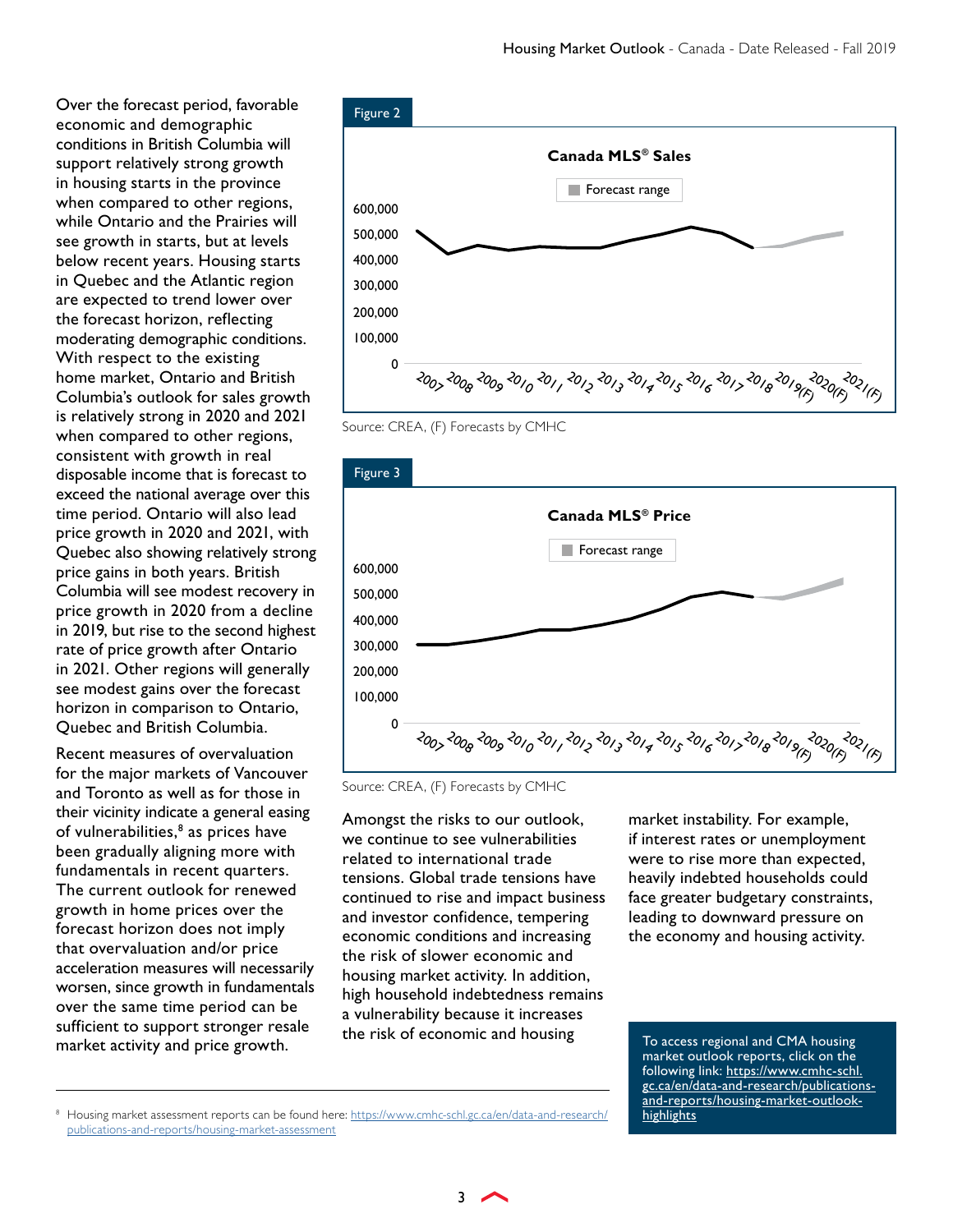| <b>Table 1 - Canada Forecast Summary</b>  |              |            |              |            |         |            |            |            |         |  |
|-------------------------------------------|--------------|------------|--------------|------------|---------|------------|------------|------------|---------|--|
|                                           |              |            |              | 2019(F)    |         | 2020(F)    |            | 2021(F)    |         |  |
|                                           | 2016         | 2017       | 2018         | (L)        | (H)     | (L)        | (H)        | (L)        | (H)     |  |
| <b>New Home Market</b>                    |              |            |              |            |         |            |            |            |         |  |
| <b>Starts</b>                             |              |            |              |            |         |            |            |            |         |  |
| Single-Detached                           | 74,089       | 76,843     | 65,940       | 58,400     | 60,700  | 60,400     | 63,000     | 60,500     | 63,100  |  |
| <b>Multiples</b>                          | 123,827      | 142,920    | 146,903      | 130,100    | 135,300 | 133,500    | 141,400    | 134,500    | 145,600 |  |
| Starts - Total                            | 197,916      | 219,763    | 212,843      | 188,500    | 196,000 | 194,000    | 204,300    | 192,900    | 206,300 |  |
|                                           |              |            |              |            |         |            |            |            |         |  |
| <b>Resale Market</b>                      |              |            |              |            |         |            |            |            |         |  |
| MLS <sup>®</sup> Sales                    | 533,353      | 507,530    | 452,189      | 453,000    | 467,800 | 480,600    | 497,700    | 498,500    | 519,100 |  |
| MLS <sup>®</sup> Average Price (\$)       | 491,882      | 511,830    | 490,554      | 479,300    | 497,200 | 506,200    | 531,000    | 539,800    | 569,600 |  |
| <b>Economic Overview</b>                  |              |            |              |            |         |            |            |            |         |  |
| Mortgage Rate (5 year) (%)                | 4.66         | 4.78       | 5.27         | 5.20       | 5.30    | 5.40       | 5.50       | 5.60       | 5.60    |  |
| <b>Economic Overview</b>                  |              |            |              |            |         |            |            |            |         |  |
| Population                                | 36, 135, 765 | 36,590,007 | 37, 119, 143 | 37,592,000 |         |            | 37,949,000 | 38,305,000 |         |  |
| <b>Annual Employment Level</b>            | 18,079,900   | 18,416,400 | 18,657,500   | 19,095,000 |         | 19,202,000 |            | 19,272,000 |         |  |
| Real Personal Disposable<br>Income $(\%)$ | $-0.6%$      | 3.9%       | 2.1%         | 2.3%       |         | 2.4%       |            | 2.0%       |         |  |

Muliple Listing Service® (MLS®) is a registered trademark of the Canadian Real Estate Association (CREA).

Source: CMHC (Starts and Completions Survey, Market Absorption Survey), Statistics Canada, CREA, CMHC Forecast (2019-2021)

The forecasts (F) included in this document are based on information available as of September 12, 2019. (L) = Low end of range. (H) = High end of range.

It is possible that the low end (L) and the high end (H) of forecast ranges for residential housing starts for singles and multiples jointly may not add up to the total.

 $\leftrightarrow$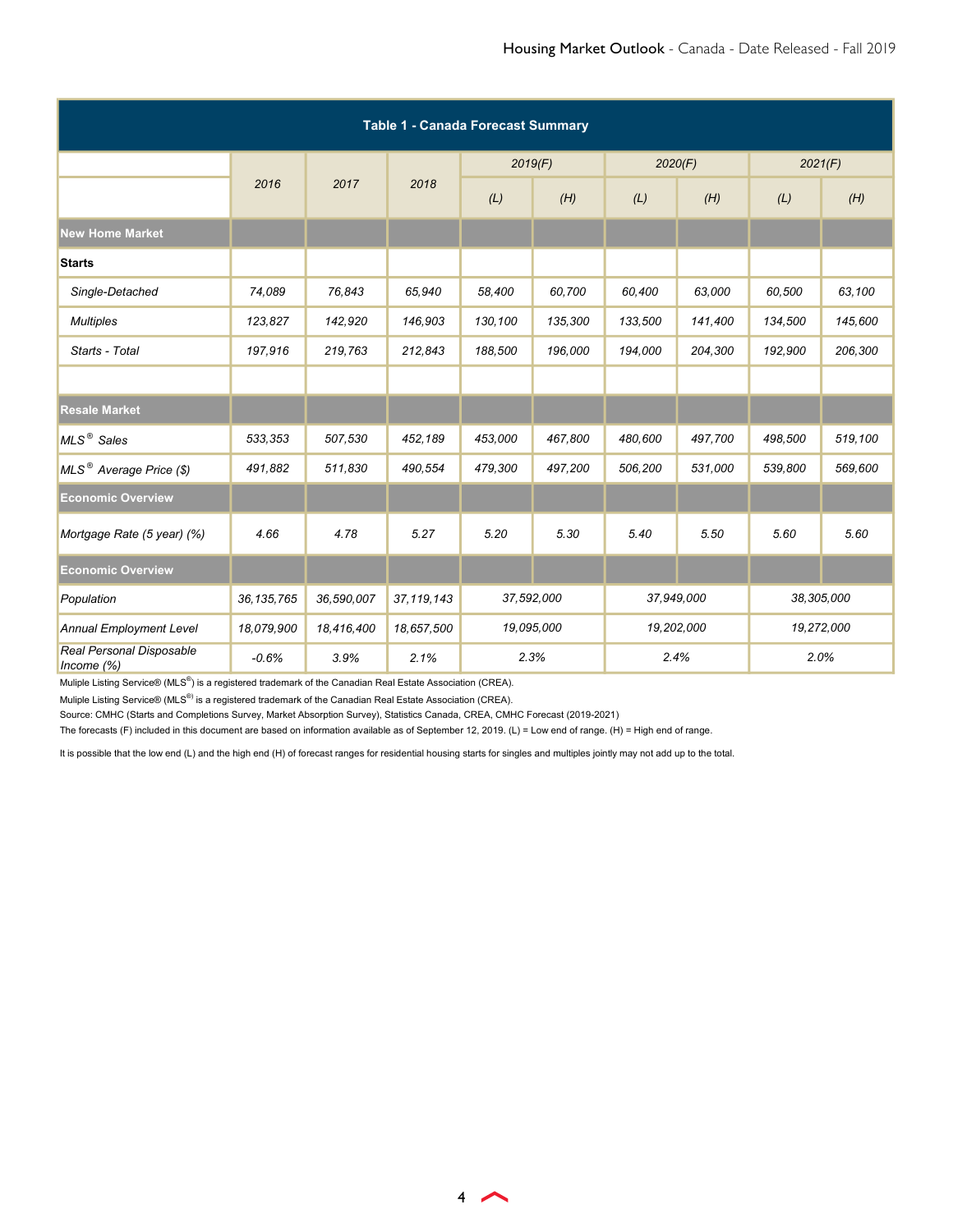| Table 2 - British Columbia Forecast Summary |           |           |           |           |         |           |         |           |         |  |  |
|---------------------------------------------|-----------|-----------|-----------|-----------|---------|-----------|---------|-----------|---------|--|--|
|                                             |           |           |           | 2019(F)   |         | 2020(F)   |         | 2021(F)   |         |  |  |
|                                             | 2016      | 2017      | 2018      | (L)       | (H)     | (L)       | (H)     | (L)       | (H)     |  |  |
| <b>New Home Market</b>                      |           |           |           |           |         |           |         |           |         |  |  |
| <b>Starts</b>                               |           |           |           |           |         |           |         |           |         |  |  |
| Single-Detached                             | 12,278    | 12,346    | 11,163    | 9,500     | 10,100  | 9,800     | 10,800  | 10,100    | 11,300  |  |  |
| <b>Multiples</b>                            | 29,565    | 31,318    | 29,694    | 29,800    | 32,200  | 30,900    | 33,900  | 31,800    | 35,600  |  |  |
| Starts - Total                              | 41,843    | 43,700    | 40,900    | 39,300    | 42,300  | 40,700    | 44,700  | 41,900    | 46,900  |  |  |
|                                             |           |           |           |           |         |           |         |           |         |  |  |
| <b>Resale Market</b>                        |           |           |           |           |         |           |         |           |         |  |  |
| MLS <sup>®</sup> Sales                      | 112,211   | 103,758   | 78,346    | 62,000    | 68,800  | 74,600    | 84,400  | 79,800    | 90,800  |  |  |
| MLS <sup>®</sup> Average Price (\$)         | 691,120   | 709,601   | 712,504   | 656,600   | 723,400 | 675,100   | 749,500 | 718,400   | 801,600 |  |  |
| <b>Economic Overview</b>                    |           |           |           |           |         |           |         |           |         |  |  |
| Mortgage Rate (5 year) (%)                  | 4.66      | 4.78      | 5.27      | 5.20      | 5.30    | 5.40      | 5.50    | 5.60      | 5.60    |  |  |
| <b>Economic Overview</b>                    |           |           |           |           |         |           |         |           |         |  |  |
| Population                                  | 4,881,391 | 4,945,559 | 5,016,322 | 5,085,000 |         | 5,138,000 |         | 5,191,000 |         |  |  |
| Annual Employment Level                     | 2,379,500 | 2,466,800 | 2,493,600 | 2,565,000 |         | 2,577,000 |         | 2,588,000 |         |  |  |
| Real Personal Disposable<br>Income $(\%)$   | 2.9%      | 5.8%      | 2.3%      | 2.9%      |         | 2.7%      |         | 2.2%      |         |  |  |

Source: CMHC (Starts and Completions Survey, Market Absorption Survey), Statistics Canada, CREA, CMHC Forecast (2019-2021)

The forecasts (F) included in this document are based on information available as of September 12, 2019. (L) = Low end of range. (H) = High end of range.

It is possible that the low end (L) and the high end (H) of forecast ranges for residential housing starts for singles and multiples jointly may not add up to the total.

 $5<sub>2</sub>$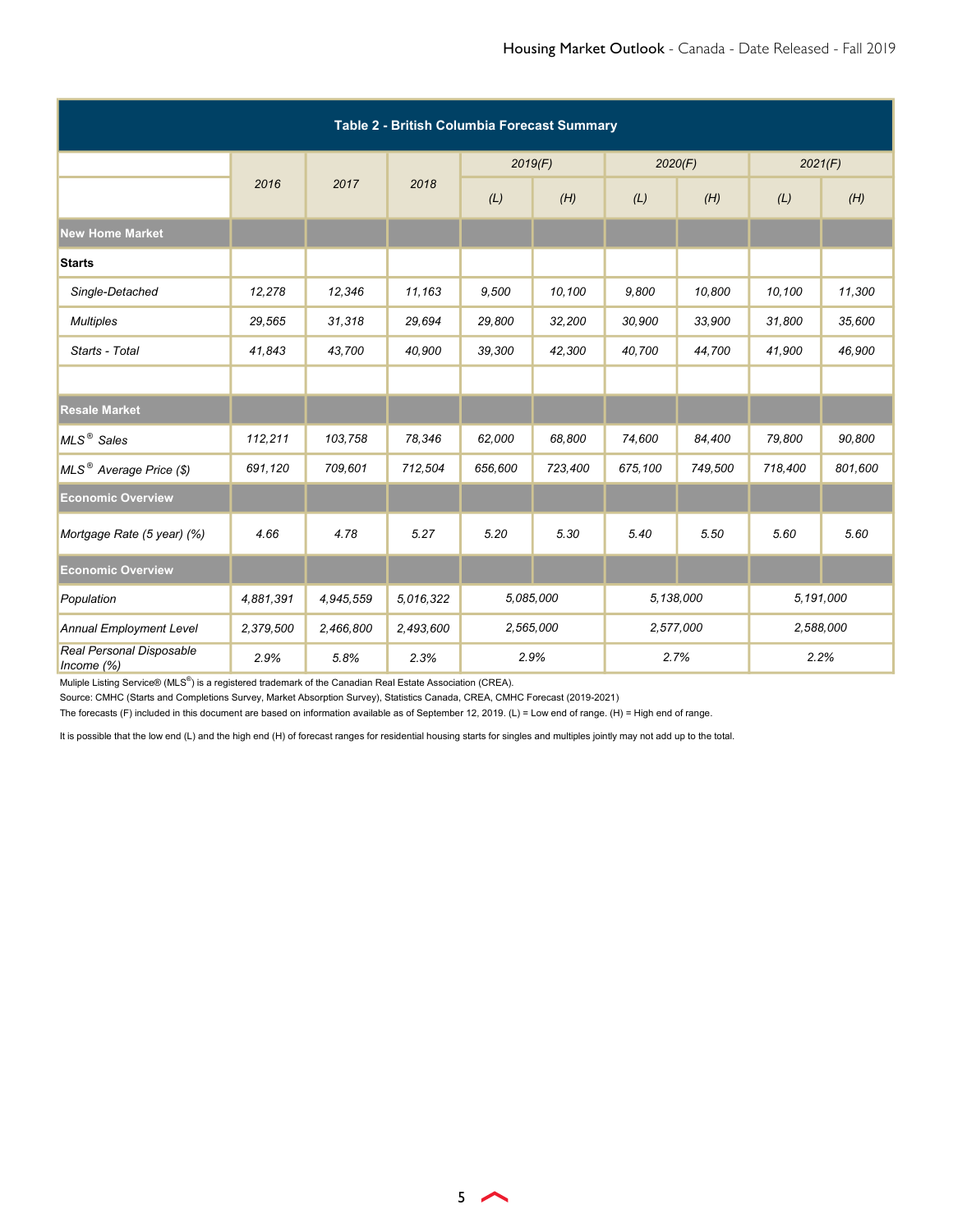| <b>Table 3 - Alberta Forecast Summary</b> |           |           |           |           |         |           |         |           |         |  |  |
|-------------------------------------------|-----------|-----------|-----------|-----------|---------|-----------|---------|-----------|---------|--|--|
|                                           |           |           |           | 2019(F)   |         | 2020(F)   |         | 2021(F)   |         |  |  |
|                                           | 2016      | 2017      | 2018      | (L)       | (H)     | (L)       | (H)     | (L)       | (H)     |  |  |
| <b>New Home Market</b>                    |           |           |           |           |         |           |         |           |         |  |  |
| <b>Starts</b>                             |           |           |           |           |         |           |         |           |         |  |  |
| Single-Detached                           | 11,421    | 13,951    | 11,664    | 9,400     | 10,400  | 10,100    | 11,400  | 10,600    | 11,700  |  |  |
| <b>Multiples</b>                          | 13,112    | 15,506    | 14,421    | 12,300    | 13,600  | 13,200    | 14,900  | 13,900    | 15,400  |  |  |
| Starts - Total                            | 24,533    | 29,457    | 26,085    | 21,700    | 24,000  | 23,300    | 26,300  | 24,500    | 27,100  |  |  |
|                                           |           |           |           |           |         |           |         |           |         |  |  |
| <b>Resale Market</b>                      |           |           |           |           |         |           |         |           |         |  |  |
| MLS <sup>®</sup> Sales                    | 54,938    | 57,324    | 53,182    | 50,200    | 54,600  | 52,300    | 56,900  | 54,000    | 58,800  |  |  |
| MLS <sup>®</sup> Average Price (\$)       | 396,218   | 397,872   | 387,453   | 372,400   | 375,800 | 379,700   | 383,400 | 392,700   | 397,300 |  |  |
| <b>Economic Overview</b>                  |           |           |           |           |         |           |         |           |         |  |  |
| Mortgage Rate (5 year) (%)                | 4.66      | 4.78      | 5.27      | 5.20      | 5.30    | 5.40      | 5.50    | 5.60      | 5.60    |  |  |
| <b>Economic Overview</b>                  |           |           |           |           |         |           |         |           |         |  |  |
| Population                                | 4,210,052 | 4,262,642 | 4,330,206 | 4,419,000 |         | 4,503,000 |         | 4,586,000 |         |  |  |
| <b>Annual Employment Level</b>            | 2,263,800 | 2,286,900 | 2,330,700 | 2,363,000 |         | 2,385,000 |         | 2,405,000 |         |  |  |
| Real Personal Disposable<br>Income $(\%)$ | $-11.7%$  | 1.3%      | 1.8%      | 0.7%      |         | 2.1%      |         | 2.4%      |         |  |  |

Source: CMHC (Starts and Completions Survey, Market Absorption Survey), Statistics Canada, CREA, CMHC Forecast (2019-2021)

The forecasts (F) included in this document are based on information available as of September 12, 2019. (L) = Low end of range. (H) = High end of range.

It is possible that the low end (L) and the high end (H) of forecast ranges for residential housing starts for singles and multiples jointly may not add up to the total.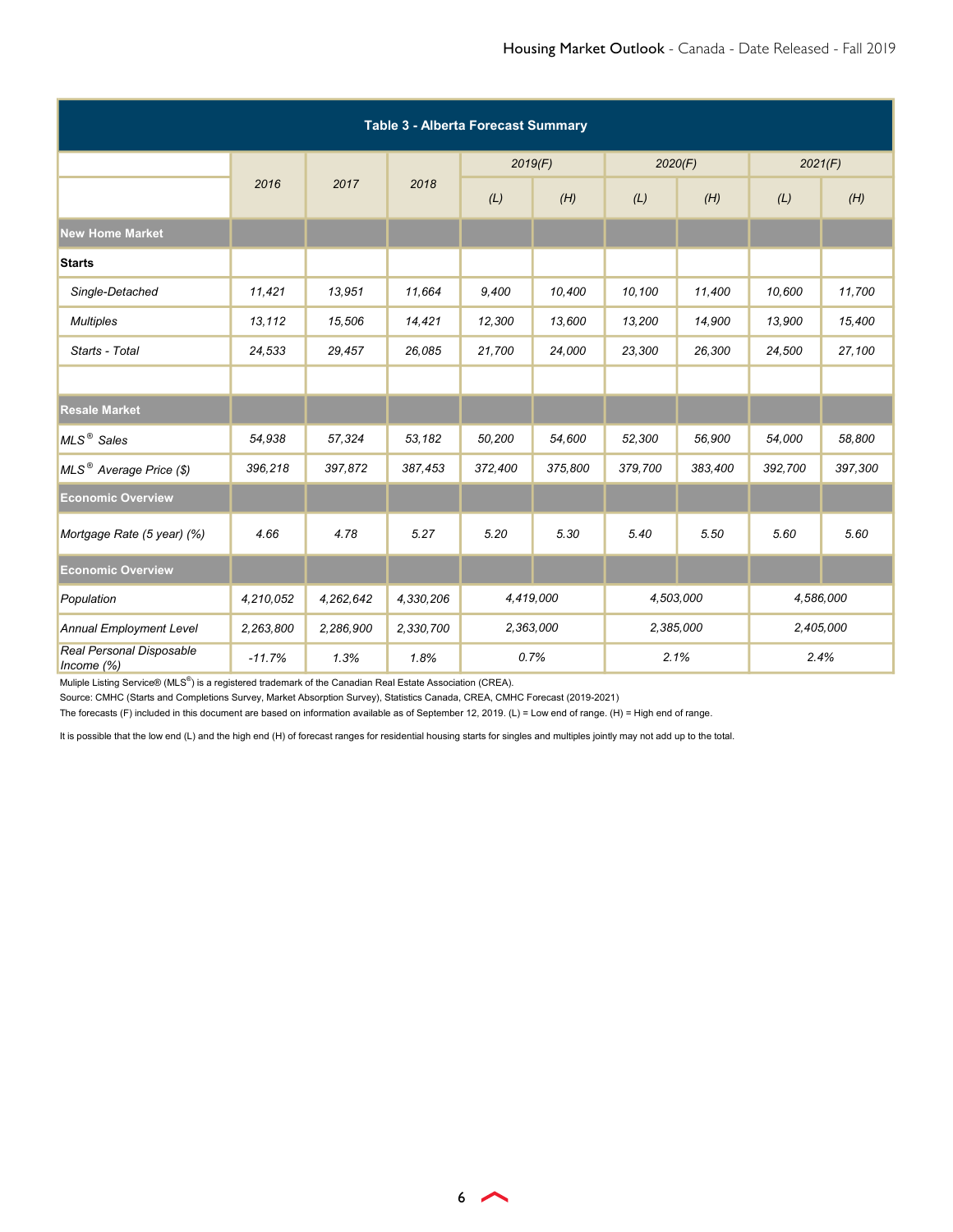| Table 4 - Saskatchewan Forecast Summary   |           |           |           |           |         |         |           |         |           |  |
|-------------------------------------------|-----------|-----------|-----------|-----------|---------|---------|-----------|---------|-----------|--|
|                                           |           |           |           | 2019(F)   |         | 2020(F) |           | 2021(F) |           |  |
|                                           | 2016      | 2017      | 2018      | (L)       | (H)     | (L)     | (H)       | (L)     | (H)       |  |
| <b>New Home Market</b>                    |           |           |           |           |         |         |           |         |           |  |
| <b>Starts</b>                             |           |           |           |           |         |         |           |         |           |  |
| Single-Detached                           | 2,768     | 2,629     | 1,778     | 900       | 1,200   | 1,300   | 1,600     | 1,400   | 1,700     |  |
| <b>Multiples</b>                          | 2,007     | 2,275     | 1,832     | 1,200     | 1,300   | 1,700   | 2,000     | 1,800   | 2,400     |  |
| Starts - Total                            | 4,775     | 4,904     | 3,610     | 2,100     | 2,500   | 3,000   | 3,600     | 3,200   | 4,100     |  |
|                                           |           |           |           |           |         |         |           |         |           |  |
| <b>Resale Market</b>                      |           |           |           |           |         |         |           |         |           |  |
| MLS <sup>®</sup> Sales                    | 11,344    | 11,062    | 10,282    | 10,400    | 10,600  | 10,800  | 11,200    | 11,100  | 11,700    |  |
| MLS <sup>®</sup> Average Price (\$)       | 300,312   | 293,999   | 286,713   | 273,700   | 279,700 | 275,100 | 283,900   | 287,100 | 296,500   |  |
| <b>Economic Overview</b>                  |           |           |           |           |         |         |           |         |           |  |
| Mortgage Rate (5 year) (%)                | 4.66      | 4.78      | 5.27      | 5.20      | 5.30    | 5.40    | 5.50      | 5.60    | 5.60      |  |
| <b>Economic Overview</b>                  |           |           |           |           |         |         |           |         |           |  |
| Population                                | 1,140,773 | 1,155,034 | 1,165,903 | 1,178,000 |         |         | 1,187,000 |         | 1,197,000 |  |
| <b>Annual Employment Level</b>            | 568,500   | 567,600   | 570,000   | 580,000   |         | 581,000 |           | 582,000 |           |  |
| Real Personal Disposable<br>Income $(\%)$ | $-2.7%$   | 1.2%      | 0.9%      | 2.7%      |         | 2.3%    |           | 1.7%    |           |  |

Source: CMHC (Starts and Completions Survey, Market Absorption Survey), Statistics Canada, CREA, CMHC Forecast (2019-2021)

The forecasts (F) included in this document are based on information available as of September 12, 2019. (L) = Low end of range. (H) = High end of range.

It is possible that the low end (L) and the high end (H) of forecast ranges for residential housing starts for singles and multiples jointly may not add up to the total.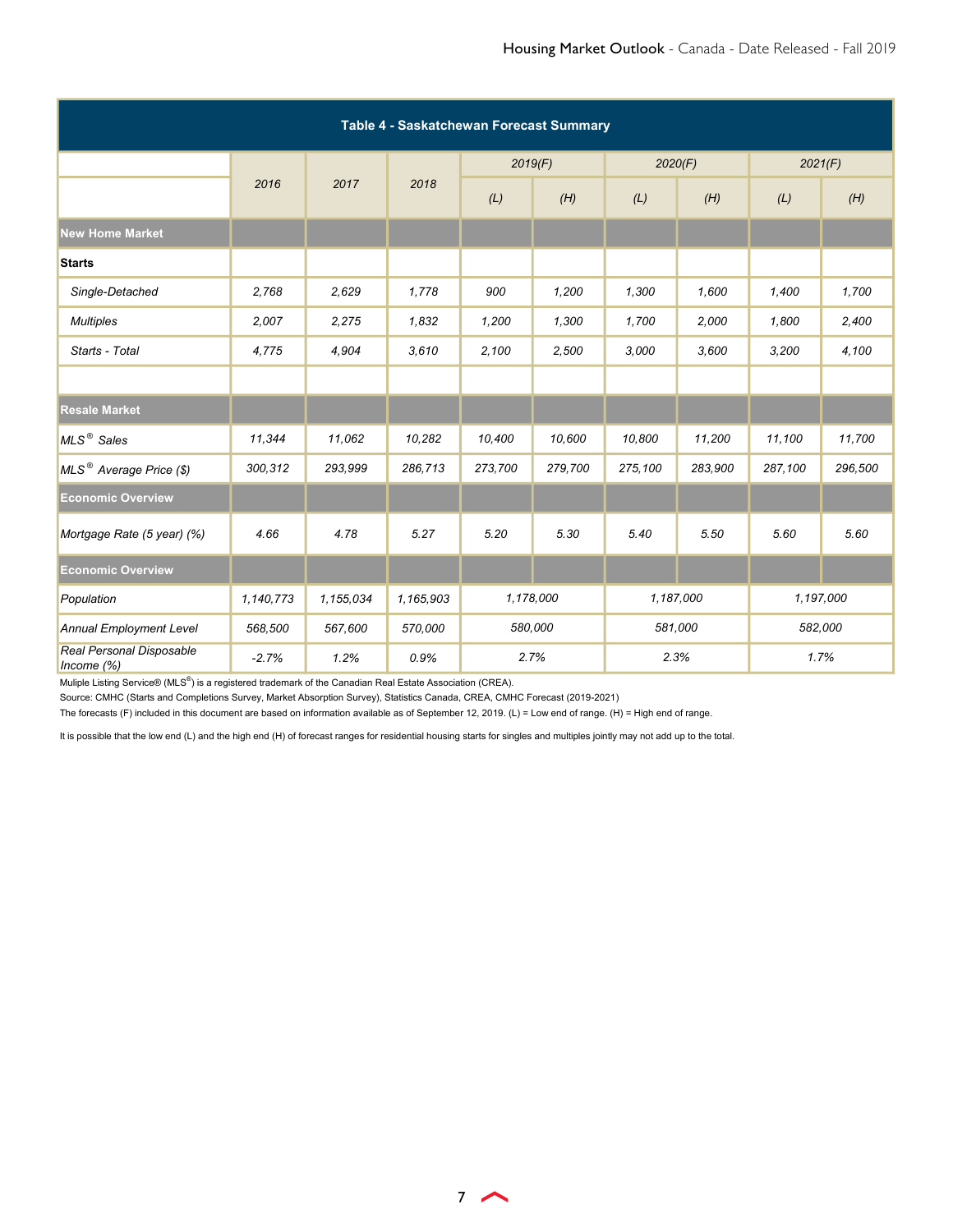| Table 5 - Manitoba Forecast Summary       |           |           |           |           |         |           |         |           |         |  |  |
|-------------------------------------------|-----------|-----------|-----------|-----------|---------|-----------|---------|-----------|---------|--|--|
|                                           |           |           |           | 2019(F)   |         | 2020(F)   |         | 2021(F)   |         |  |  |
|                                           | 2016      | 2017      | 2018      | (L)       | (H)     | (L)       | (H)     | (L)       | (H)     |  |  |
| <b>New Home Market</b>                    |           |           |           |           |         |           |         |           |         |  |  |
| <b>Starts</b>                             |           |           |           |           |         |           |         |           |         |  |  |
| Single-Detached                           | 2,704     | 3,389     | 2,966     | 2,600     | 2,800   | 2,700     | 3.000   | 2,600     | 3,000   |  |  |
| <b>Multiples</b>                          | 2,615     | 4,112     | 4,410     | 3,700     | 4,000   | 3,700     | 4,100   | 3,700     | 4,200   |  |  |
| Starts - Total                            | 5,319     | 7,501     | 7,376     | 6,300     | 6,800   | 6,400     | 7,100   | 6,300     | 7,200   |  |  |
|                                           |           |           |           |           |         |           |         |           |         |  |  |
| <b>Resale Market</b>                      |           |           |           |           |         |           |         |           |         |  |  |
| MLS <sup>®</sup> Sales                    | 14,511    | 14,397    | 13,542    | 13,900    | 14,200  | 13,900    | 14,400  | 14,000    | 14,700  |  |  |
| MLS <sup>®</sup> Average Price (\$)       | 277,736   | 287,572   | 291,474   | 293,700   | 298,200 | 302,700   | 307,700 | 319,200   | 324,600 |  |  |
| <b>Economic Overview</b>                  |           |           |           |           |         |           |         |           |         |  |  |
| Mortgage Rate (5 year) (%)                | 4.66      | 4.78      | 5.27      | 5.20      | 5.30    | 5.40      | 5.50    | 5.60      | 5.60    |  |  |
| <b>Economic Overview</b>                  |           |           |           |           |         |           |         |           |         |  |  |
| Population                                | 1,320,057 | 1,340,776 | 1,356,836 | 1,374,000 |         | 1,388,000 |         | 1,401,000 |         |  |  |
| <b>Annual Employment Level</b>            | 633,600   | 644,100   | 647,700   | 661,000   |         | 664,000   |         | 668,000   |         |  |  |
| Real Personal Disposable<br>Income $(\%)$ | 0.1%      | 4.2%      | 2.6%      | 3.4%      |         | 2.5%      |         | 2.0%      |         |  |  |

Source: CMHC (Starts and Completions Survey, Market Absorption Survey), Statistics Canada, CREA, CMHC Forecast (2019-2021)

The forecasts (F) included in this document are based on information available as of September 12, 2019. (L) = Low end of range. (H) = High end of range.

It is possible that the low end (L) and the high end (H) of forecast ranges for residential housing starts for singles and multiples jointly may not add up to the total.

8 **A**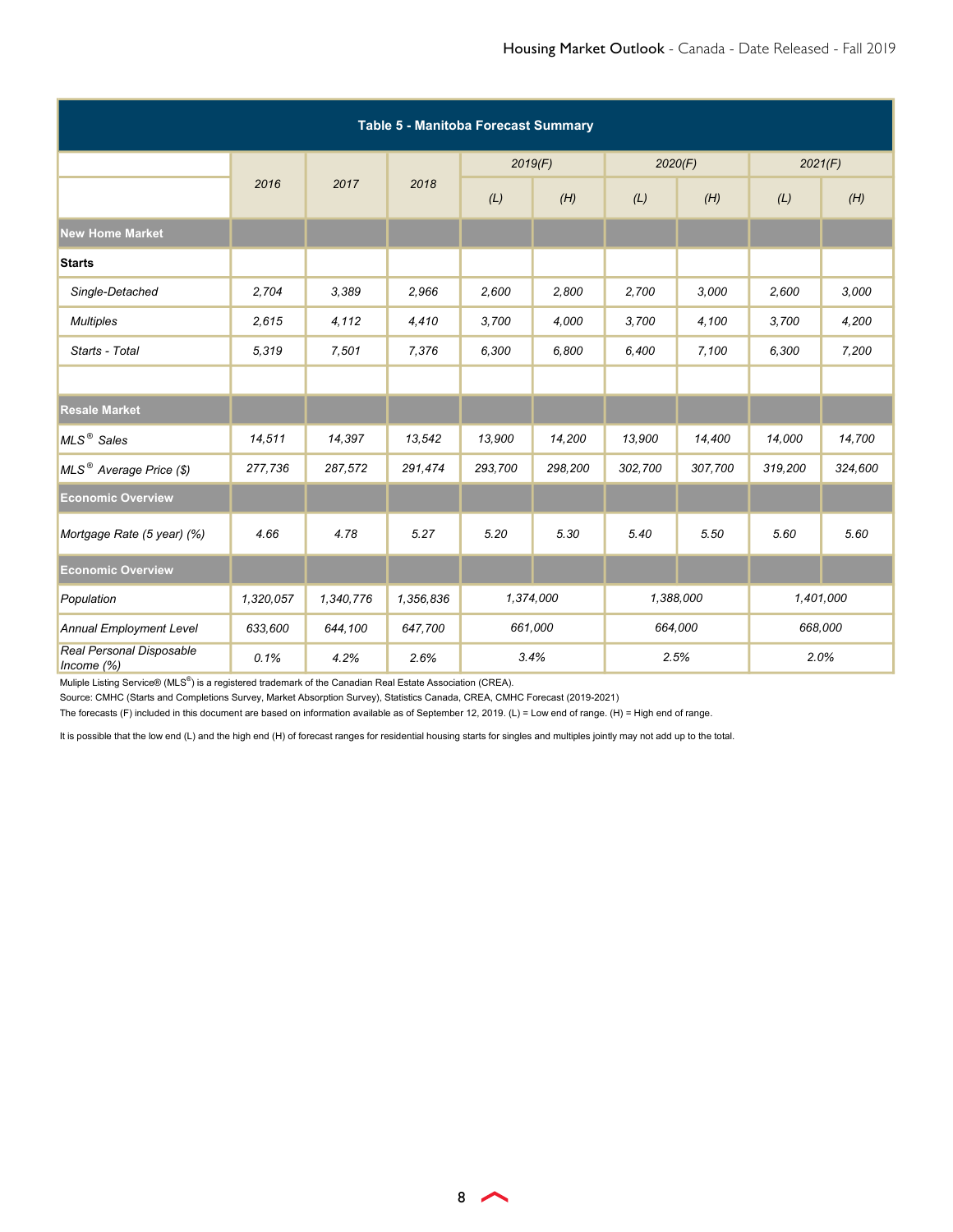| <b>Table 6 - Ontario Forecast Summary</b> |            |              |            |            |         |            |         |            |         |  |
|-------------------------------------------|------------|--------------|------------|------------|---------|------------|---------|------------|---------|--|
|                                           |            |              |            | 2019(F)    |         | 2020(F)    |         | 2021(F)    |         |  |
|                                           | 2016       | 2017         | 2018       | (L)        | (H)     | (L)        | (H)     | (L)        | (H)     |  |
| <b>New Home Market</b>                    |            |              |            |            |         |            |         |            |         |  |
| <b>Starts</b>                             |            |              |            |            |         |            |         |            |         |  |
| Single-Detached                           | 30,079     | 29,713       | 23,786     | 18,800     | 19,400  | 19,700     | 20,900  | 19,900     | 22,400  |  |
| <b>Multiples</b>                          | 44,873     | 49,410       | 54,956     | 43,800     | 45,300  | 46,500     | 48,900  | 45,900     | 52,300  |  |
| Starts - Total                            | 74,952     | 79,123       | 78,742     | 62,600     | 64,700  | 66,200     | 69,800  | 65,800     | 74,700  |  |
|                                           |            |              |            |            |         |            |         |            |         |  |
| <b>Resale Market</b>                      |            |              |            |            |         |            |         |            |         |  |
| MLS <sup>®</sup> Sales                    | 237,898    | 213,358      | 184,853    | 195,800    | 199,300 | 204,200    | 213,800 | 207,200    | 222,800 |  |
| $MLS^{\circledcirc}$ Average Price (\$)   | 541,282    | 593,027      | 576,864    | 582,200    | 595,000 | 614,000    | 633,700 | 659,200    | 682,800 |  |
| <b>Economic Overview</b>                  |            |              |            |            |         |            |         |            |         |  |
| Mortgage Rate (5 year) (%)                | 4.66       | 4.78         | 5.27       | 5.20       | 5.30    | 5.40       | 5.50    | 5.60       | 5.60    |  |
| <b>Economic Overview</b>                  |            |              |            |            |         |            |         |            |         |  |
| Population                                | 13,945,524 | 14, 153, 806 | 14,411,424 | 14,600,000 |         | 14,733,000 |         | 14,867,000 |         |  |
| <b>Annual Employment Level</b>            | 6,999,600  | 7,128,000    | 7,242,400  | 7,442,000  |         | 7,492,000  |         | 7,520,000  |         |  |
| Real Personal Disposable<br>Income $(\%)$ | 1.0%       | 3.4%         | 1.9%       | 3.6%       |         | 2.5%       |         | 2.0%       |         |  |

Source: CMHC (Starts and Completions Survey, Market Absorption Survey), Statistics Canada, CREA, CMHC Forecast (2019-2021)

The forecasts (F) included in this document are based on information available as of September 12, 2019. (L) = Low end of range. (H) = High end of range.

It is possible that the low end (L) and the high end (H) of forecast ranges for residential housing starts for singles and multiples jointly may not add up to the total.

 $9<sub>2</sub>$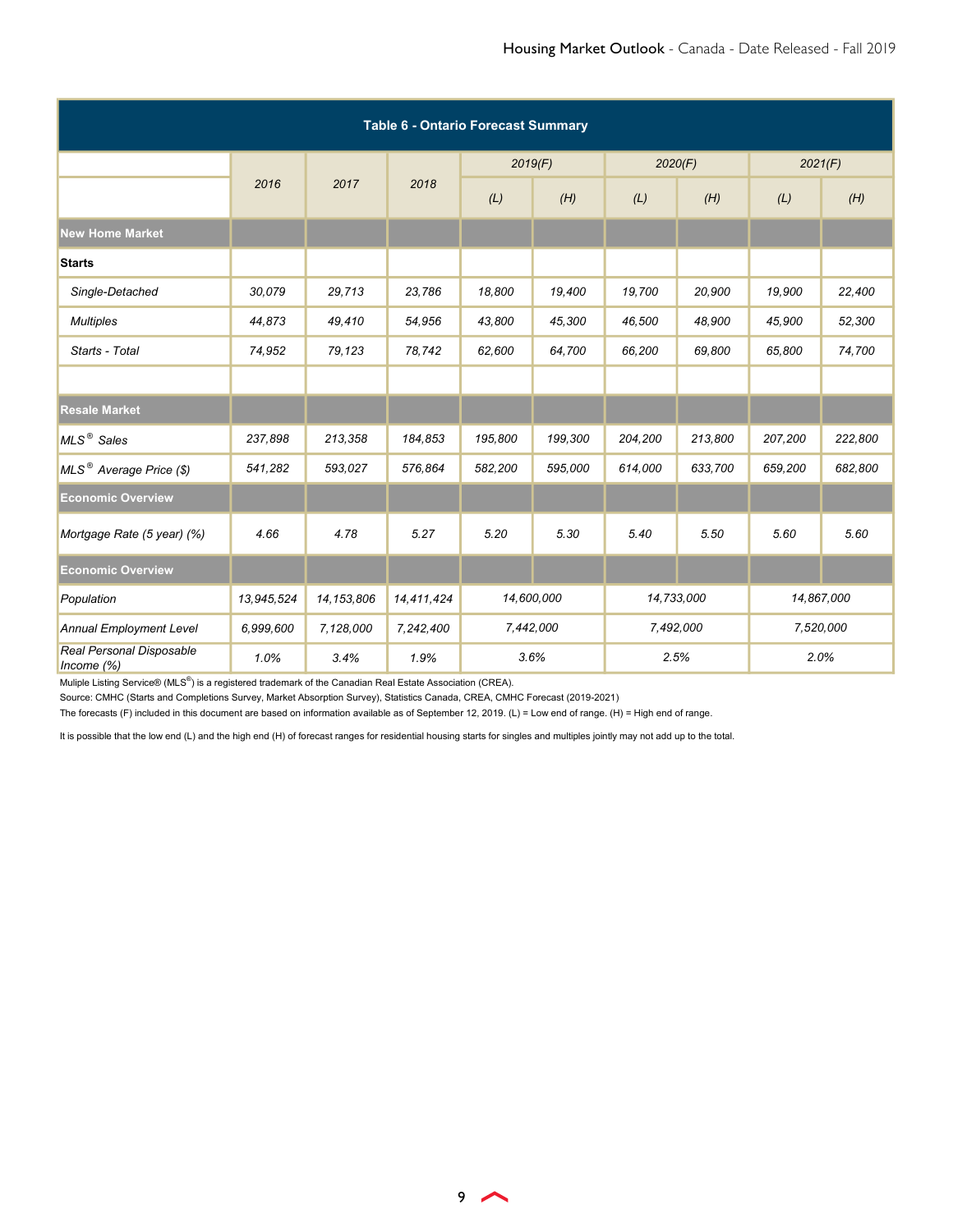| <b>Table 7 - Quebec Forecast Summary</b>  |             |           |           |           |         |           |           |           |         |  |
|-------------------------------------------|-------------|-----------|-----------|-----------|---------|-----------|-----------|-----------|---------|--|
|                                           |             |           |           | 2019(F)   |         | 2020(F)   |           | 2021(F)   |         |  |
|                                           | 2016        | 2017      | 2018      | (L)       | (H)     | (L)       | (H)       | (L)       | (H)     |  |
| <b>New Home Market</b>                    |             |           |           |           |         |           |           |           |         |  |
| <b>Starts</b>                             |             |           |           |           |         |           |           |           |         |  |
| Single-Detached                           | 10,737      | 10,711    | 10,060    | 9,800     | 10,300  | 9,100     | 10,000    | 8,600     | 9,700   |  |
| <b>Multiples</b>                          | 28,198      | 35,784    | 36,814    | 39,200    | 40,900  | 36,300    | 38,700    | 34,600    | 37,800  |  |
| Starts - Total                            | 38,935      | 46,495    | 46,874    | 49,000    | 51,200  | 45,400    | 48,700    | 43,200    | 47,500  |  |
|                                           |             |           |           |           |         |           |           |           |         |  |
| <b>Resale Market</b>                      |             |           |           |           |         |           |           |           |         |  |
| Centris <sup>®</sup> Sales                | 78,139      | 82,539    | 86,505    | 91,200    | 94,100  | 91,500    | 96,500    | 93,000    | 99,000  |  |
| Centris <sup>®</sup> Average Price (\$)   | 279,444     | 292,513   | 304,703   | 320,900   | 326,900 | 341,000   | 348,000   | 360,500   | 368,500 |  |
| <b>Economic Overview</b>                  |             |           |           |           |         |           |           |           |         |  |
| Mortgage Rate (5 year) (%)                | 4.66        | 4.78      | 5.27      | 5.20      | 5.30    | 5.40      | 5.50      | 5.60      | 5.60    |  |
| <b>Economic Overview</b>                  |             |           |           |           |         |           |           |           |         |  |
| Population                                | 8,249,071   | 8,329,664 | 8,421,698 | 8,508,000 |         |           | 8,568,000 | 8,627,000 |         |  |
| <b>Annual Employment Level</b>            | 4, 133, 100 | 4,223,300 | 4,262,200 | 4,347,000 |         | 4,367,000 |           | 4,376,000 |         |  |
| Real Personal Disposable<br>Income $(\%)$ | 1.9%        | 3.4%      | 1.2%      | 2.6%      |         | 2.3%      |           | 1.9%      |         |  |

QPAREB by Centris®. The Centris® system contains all the listings of Quebec Real Estate Board

Source: CMHC (Starts and Completions Survey, Market Absorption Survey), Statistics Canada, Centris®, CMHC Forecast (2019-2021)

The forecasts (F) included in this document are based on information available as of September 12, 2019. (L) = Low end of range. (H) = High end of range.

It is possible that the low end (L) and the high end (H) of forecast ranges for residential housing starts for singles and multiples jointly may not add up to the total.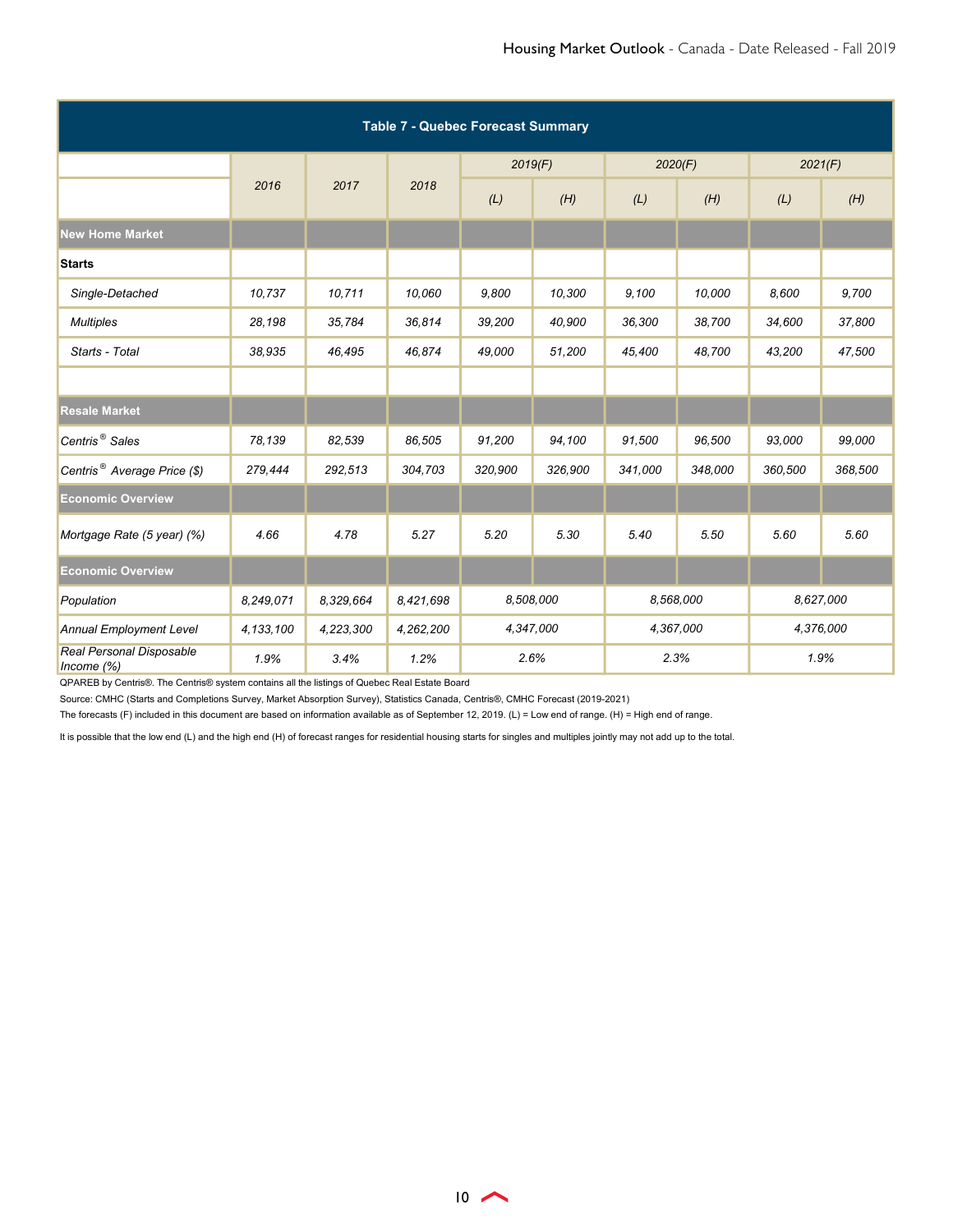| Table 8 - New Brunswick Forecast Summary  |         |         |         |         |         |         |         |         |         |  |  |
|-------------------------------------------|---------|---------|---------|---------|---------|---------|---------|---------|---------|--|--|
|                                           |         |         |         |         | 2019(F) | 2020(F) |         | 2021(F) |         |  |  |
|                                           | 2016    | 2017    | 2018    | (L)     | (H)     | (L)     | (H)     | (L)     | (H)     |  |  |
| <b>New Home Market</b>                    |         |         |         |         |         |         |         |         |         |  |  |
| <b>Starts</b>                             |         |         |         |         |         |         |         |         |         |  |  |
| Single-Detached                           | 1.033   | 1,180   | 1,155   | 1,100   | 1,350   | 900     | 1,000   | 850     | 1,050   |  |  |
| <b>Multiples</b>                          | 805     | 1,144   | 1,173   | 1,100   | 1,350   | 900     | 1,000   | 850     | 1,050   |  |  |
| Starts - Total                            | 1,838   | 2,325   | 2,329   | 2,200   | 2,700   | 1,800   | 2,000   | 1,700   | 2,100   |  |  |
|                                           |         |         |         |         |         |         |         |         |         |  |  |
| <b>Resale Market</b>                      |         |         |         |         |         |         |         |         |         |  |  |
| MLS <sup>®</sup> Sales                    | 7,915   | 8.384   | 8,508   | 8,700   | 9,000   | 9,100   | 9,400   | 9,300   | 9,600   |  |  |
| MLS <sup>®</sup> Average Price (\$)       | 160,684 | 165,064 | 174,405 | 174,000 | 177,000 | 176,500 | 179,500 | 180,000 | 185,000 |  |  |
| <b>Economic Overview</b>                  |         |         |         |         |         |         |         |         |         |  |  |
| Mortgage Rate (5 year) (%)                | 4.66    | 4.78    | 5.27    | 5.20    | 5.30    | 5.40    | 5.50    | 5.60    | 5.60    |  |  |
| <b>Economic Overview</b>                  |         |         |         |         |         |         |         |         |         |  |  |
| Population                                | 764,878 | 768,212 | 772,238 | 776,000 |         |         | 777,000 |         | 778,000 |  |  |
| <b>Annual Employment Level</b>            | 351,500 | 352,900 | 353,800 | 358,000 |         | 359,000 |         | 359,000 |         |  |  |
| Real Personal Disposable<br>Income $(\%)$ | 1.8%    | 1.3%    | 0.4%    | 2.5%    |         | 1.5%    |         | 0.9%    |         |  |  |

Source: CMHC (Starts and Completions Survey, Market Absorption Survey), Statistics Canada, CREA, CMHC Forecast (2019-2021)

The forecasts (F) included in this document are based on information available as of September 12, 2019. (L) = Low end of range. (H) = High end of range.

It is possible that the low end (L) and the high end (H) of forecast ranges for residential housing starts for singles and multiples jointly may not add up to the total.

 $\overline{11}$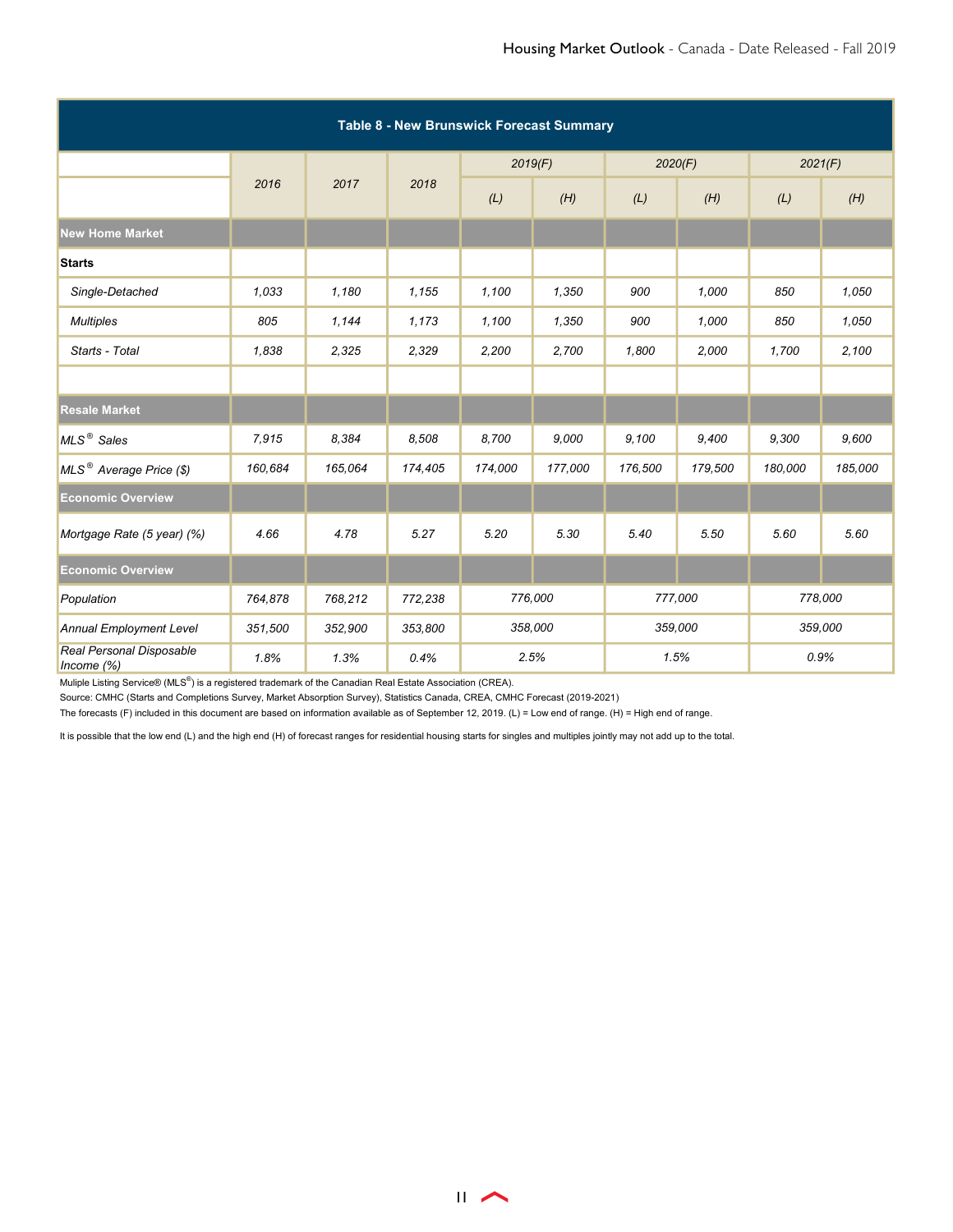| Table 9 - Nova Scotia Forecast Summary    |         |         |         |         |         |         |         |         |         |  |
|-------------------------------------------|---------|---------|---------|---------|---------|---------|---------|---------|---------|--|
|                                           |         |         |         | 2019(F) |         | 2020(F) |         | 2021(F) |         |  |
|                                           | 2016    | 2017    | 2018    | (L)     | (H)     | (L)     | (H)     | (L)     | (H)     |  |
| <b>New Home Market</b>                    |         |         |         |         |         |         |         |         |         |  |
| <b>Starts</b>                             |         |         |         |         |         |         |         |         |         |  |
| Single-Detached                           | 1,656   | 1,470   | 2,027   | 1,600   | 1,850   | 1,525   | 1,750   | 1,400   | 1,700   |  |
| <b>Multiples</b>                          | 2,111   | 2,514   | 2,759   | 2,400   | 2,750   | 2,300   | 2,550   | 2,100   | 2,525   |  |
| Starts - Total                            | 3,767   | 3,984   | 4,786   | 4,000   | 4,600   | 3,825   | 4,300   | 3,500   | 4,225   |  |
|                                           |         |         |         |         |         |         |         |         |         |  |
| <b>Resale Market</b>                      |         |         |         |         |         |         |         |         |         |  |
| MLS <sup>®</sup> Sales                    | 10,147  | 10.613  | 11,175  | 11,300  | 11,500  | 11,800  | 12,000  | 12,100  | 12,300  |  |
| MLS <sup>®</sup> Average Price (\$)       | 222,716 | 231,491 | 237,727 | 245,000 | 249,000 | 247,500 | 252,500 | 252,500 | 258,500 |  |
| <b>Economic Overview</b>                  |         |         |         |         |         |         |         |         |         |  |
| Mortgage Rate (5 year) (%)                | 4.66    | 4.78    | 5.27    | 5.20    | 5.30    | 5.40    | 5.50    | 5.60    | 5.60    |  |
| <b>Economic Overview</b>                  |         |         |         |         |         |         |         |         |         |  |
| Population                                | 946,103 | 954,374 | 964,693 | 971,000 |         | 974,000 |         | 976,000 |         |  |
| <b>Annual Employment Level</b>            | 446,200 | 449,000 | 455,900 | 468,000 |         | 469,000 |         | 468,000 |         |  |
| Real Personal Disposable<br>Income $(\%)$ | $-0.3%$ | 2.1%    | 0.9%    | 2.4%    |         | 1.7%    |         | 1.2%    |         |  |

Source: CMHC (Starts and Completions Survey, Market Absorption Survey), Statistics Canada, CREA, CMHC Forecast (2019-2021)

The forecasts (F) included in this document are based on information available as of September 12, 2019. (L) = Low end of range. (H) = High end of range.

It is possible that the low end (L) and the high end (H) of forecast ranges for residential housing starts for singles and multiples jointly may not add up to the total.

 $12 \rightarrow$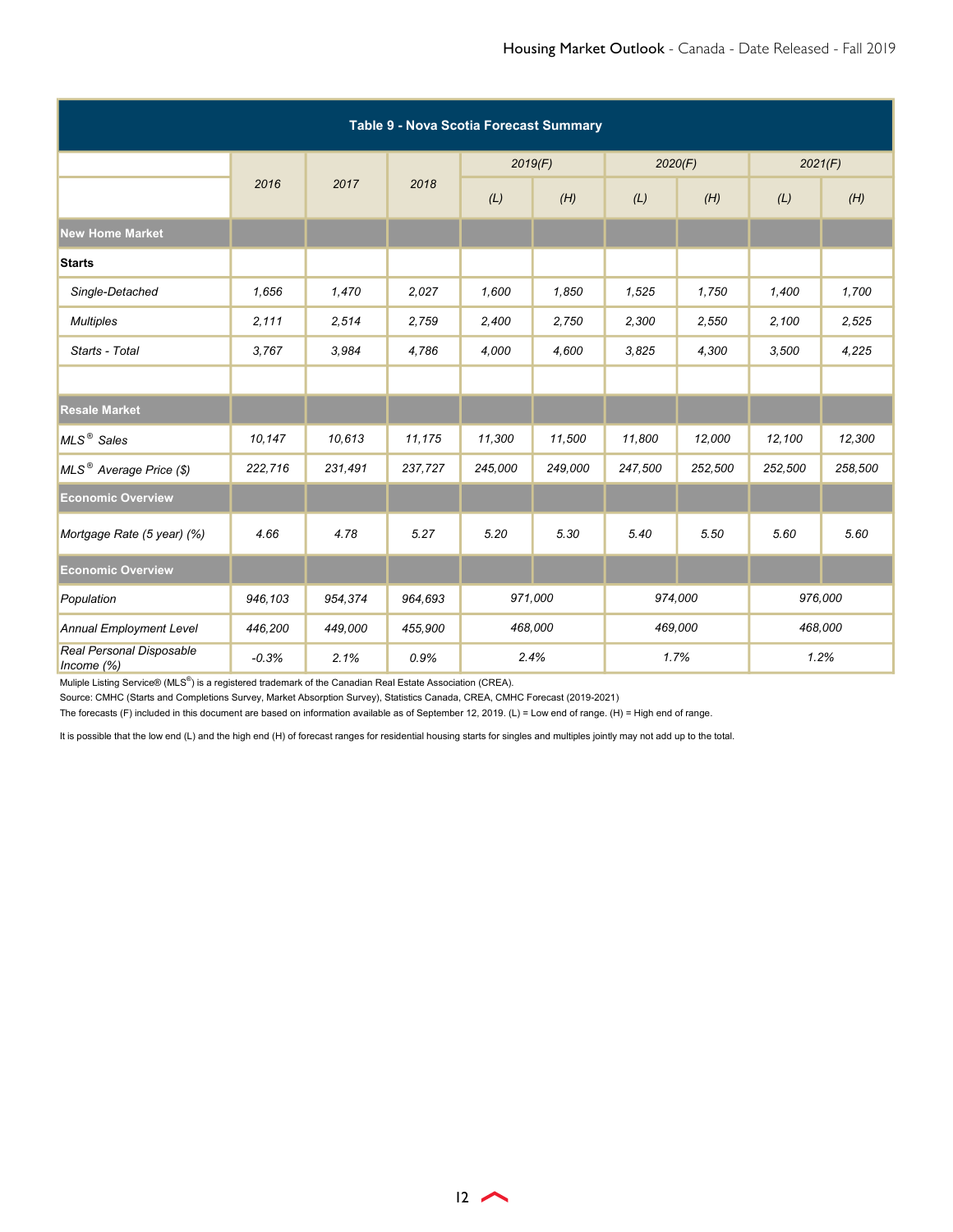| Table 10 - Prince Edward Island Forecast Summary |         |         |         |         |         |         |         |         |         |  |  |
|--------------------------------------------------|---------|---------|---------|---------|---------|---------|---------|---------|---------|--|--|
|                                                  |         |         |         |         | 2019(F) | 2020(F) |         | 2021(F) |         |  |  |
|                                                  | 2016    | 2017    | 2018    | (L)     | (H)     | (L)     | (H)     | (L)     | (H)     |  |  |
| <b>New Home Market</b>                           |         |         |         |         |         |         |         |         |         |  |  |
| <b>Starts</b>                                    |         |         |         |         |         |         |         |         |         |  |  |
| Single-Detached                                  | 305     | 549     | 562     | 800     | 1,000   | 400     | 500     | 325     | 400     |  |  |
| <b>Multiples</b>                                 | 251     | 362     | 527     | 500     | 700     | 325     | 400     | 275     | 325     |  |  |
| Starts - Total                                   | 556     | 912     | 1,090   | 1,300   | 1,700   | 725     | 900     | 600     | 725     |  |  |
|                                                  |         |         |         |         |         |         |         |         |         |  |  |
| <b>Resale Market</b>                             |         |         |         |         |         |         |         |         |         |  |  |
| MLS <sup>®</sup> Sales                           | 2,075   | 2,165   | 2,067   | 1,800   | 2,000   | 1,850   | 2,050   | 1,800   | 2,100   |  |  |
| MLS <sup>®</sup> Average Price (\$)              | 180,023 | 202,728 | 211,839 | 209,500 | 213,500 | 210,000 | 217,500 | 218,000 | 228,000 |  |  |
| <b>Economic Overview</b>                         |         |         |         |         |         |         |         |         |         |  |  |
| Mortgage Rate (5 year) (%)                       | 4.66    | 4.78    | 5.27    | 5.20    | 5.30    | 5.40    | 5.50    | 5.60    | 5.60    |  |  |
| <b>Economic Overview</b>                         |         |         |         |         |         |         |         |         |         |  |  |
| Population                                       | 147,948 | 151,477 | 154,750 | 157,000 |         |         | 159,000 |         | 160,000 |  |  |
| <b>Annual Employment Level</b>                   | 71,500  | 73,700  | 76,000  | 77,000  |         | 77,000  |         | 77,000  |         |  |  |
| Real Personal Disposable<br>Income $(\%)$        | 4.1%    | 4.0%    | 1.6%    | 3.2%    |         | 2.3%    |         | 1.8%    |         |  |  |

Source: CMHC (Starts and Completions Survey, Market Absorption Survey), Statistics Canada, CREA, CMHC Forecast (2019-2021)

The forecasts (F) included in this document are based on information available as of September 12, 2019. (L) = Low end of range. (H) = High end of range.

It is possible that the low end (L) and the high end (H) of forecast ranges for residential housing starts for singles and multiples jointly may not add up to the total.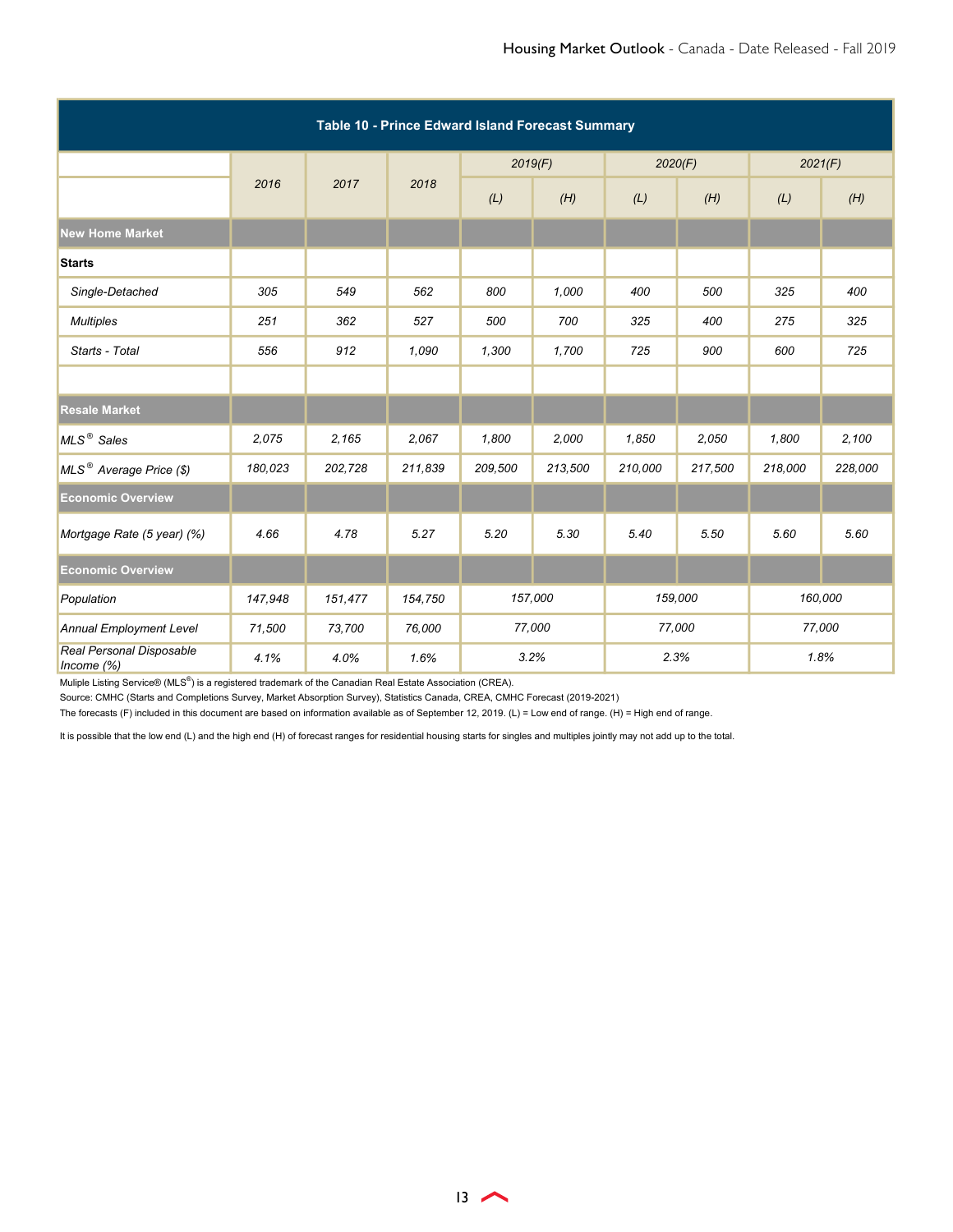| Table 11 - Newfoundland and Labrador Forecast Summary |         |         |         |         |         |         |         |         |         |  |
|-------------------------------------------------------|---------|---------|---------|---------|---------|---------|---------|---------|---------|--|
|                                                       |         |         |         | 2019(F) |         | 2020(F) |         | 2021(F) |         |  |
|                                                       | 2016    | 2017    | 2018    | (L)     | (H)     | (L)     | (H)     | (L)     | (H)     |  |
| <b>New Home Market</b>                                |         |         |         |         |         |         |         |         |         |  |
| <b>Starts</b>                                         |         |         |         |         |         |         |         |         |         |  |
| Single-Detached                                       | 1,108   | 905     | 779     | 450     | 550     | 350     | 500     | 250     | 525     |  |
| <b>Multiples</b>                                      | 290     | 495     | 317     | 200     | 250     | 150     | 200     | 100     | 225     |  |
| Starts - Total                                        | 1,398   | 1,400   | 1,096   | 650     | 800     | 500     | 700     | 350     | 750     |  |
|                                                       |         |         |         |         |         |         |         |         |         |  |
| <b>Resale Market</b>                                  |         |         |         |         |         |         |         |         |         |  |
| MLS <sup>®</sup> Sales                                | 4,175   | 3.930   | 3,729   | 3,500   | 3,900   | 3,600   | 3,800   | 3,700   | 3,900   |  |
| MLS <sup>®</sup> Average Price (\$)                   | 258,706 | 252,401 | 249,190 | 240,000 | 244,000 | 241,000 | 247,000 | 246,000 | 252,000 |  |
| <b>Economic Overview</b>                              |         |         |         |         |         |         |         |         |         |  |
| Mortgage Rate (5 year) (%)                            | 4.66    | 4.78    | 5.27    | 5.20    | 5.30    | 5.40    | 5.50    | 5.60    | 5.60    |  |
| <b>Economic Overview</b>                              |         |         |         |         |         |         |         |         |         |  |
| Population                                            | 529,968 | 528,463 | 525,073 | 524,000 |         | 523,000 |         |         | 522,000 |  |
| <b>Annual Employment Level</b>                        | 232,600 | 224,100 | 225,300 | 233,000 |         | 231,000 |         | 229,000 |         |  |
| Real Personal Disposable<br>Income $(\%)$             | $-3.3%$ | $-0.5%$ | $-0.4%$ | 3.0%    |         | 0.6%    |         | 0.3%    |         |  |

Source: CMHC (Starts and Completions Survey, Market Absorption Survey), Statistics Canada, CREA, CMHC Forecast (2019-2021)

The forecasts (F) included in this document are based on information available as of September 12, 2019. (L) = Low end of range. (H) = High end of range.

It is possible that the low end (L) and the high end (H) of forecast ranges for residential housing starts for singles and multiples jointly may not add up to the total.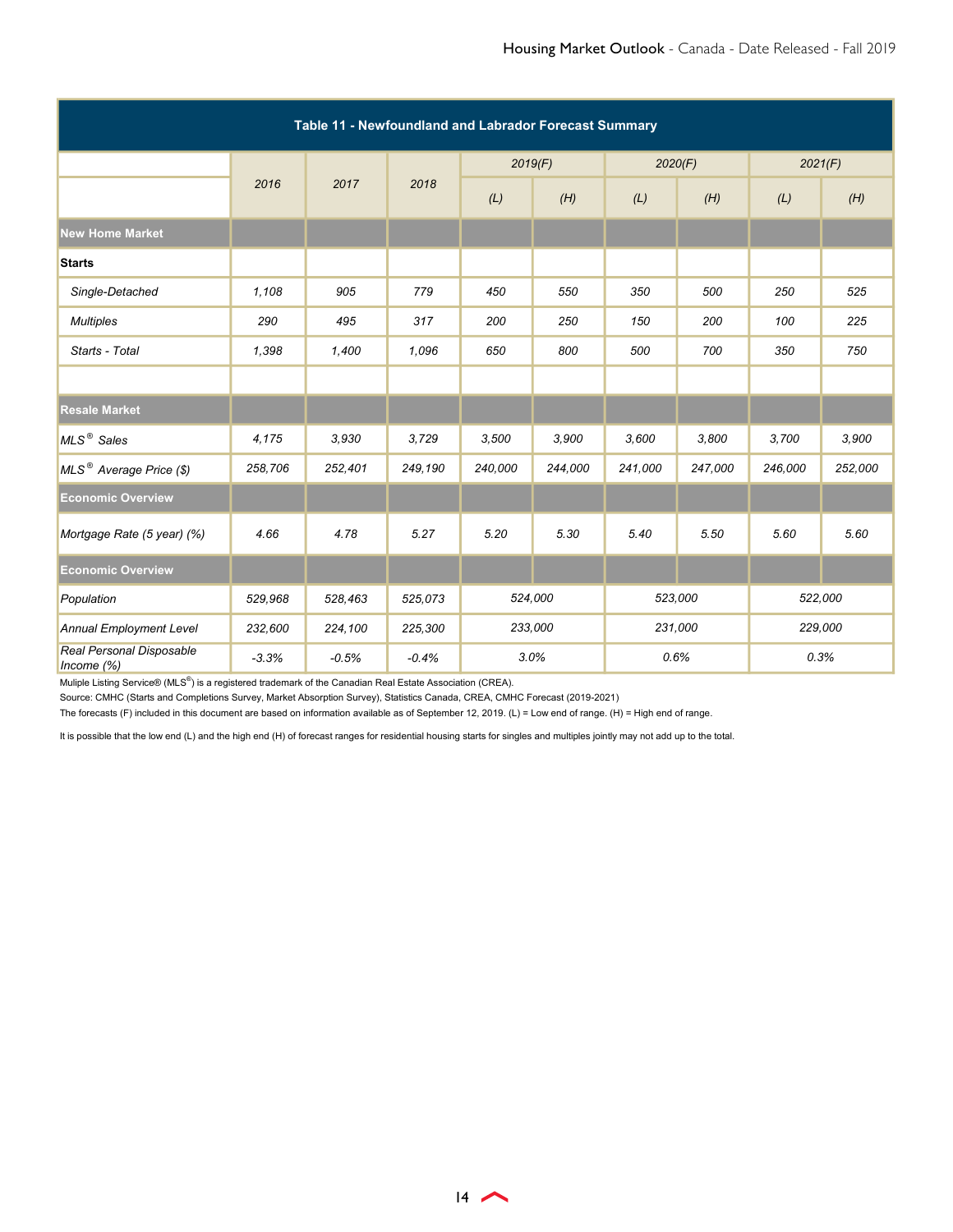#### **Methodology for forecast ranges**

This edition of *Housing Market Outlook* incorporates forecast ranges for housing variables. However, all analyses and forecasts of market conditions continue to be conducted using the full range of quantitative and qualitative tools currently available.

The range provides a relatively precise guidance to readers on the outlook while recognizing the small random components of the relationship between the housing market and its drivers. The range is based on the coefficient of variation\* of historical data and on past

forecast accuracy. It provides precision and direction for forecasts of housing variables, given a specific set of assumptions for the market conditions and underlying economic fundamentals.



\* The coefficient of variation in this case is the standard deviation divided by the mean of that series. A higher coefficient of variation would produce wider ranges due to the higher volatility of the data, while a lower coefficient of variation would produce tighter ranges.

 $15$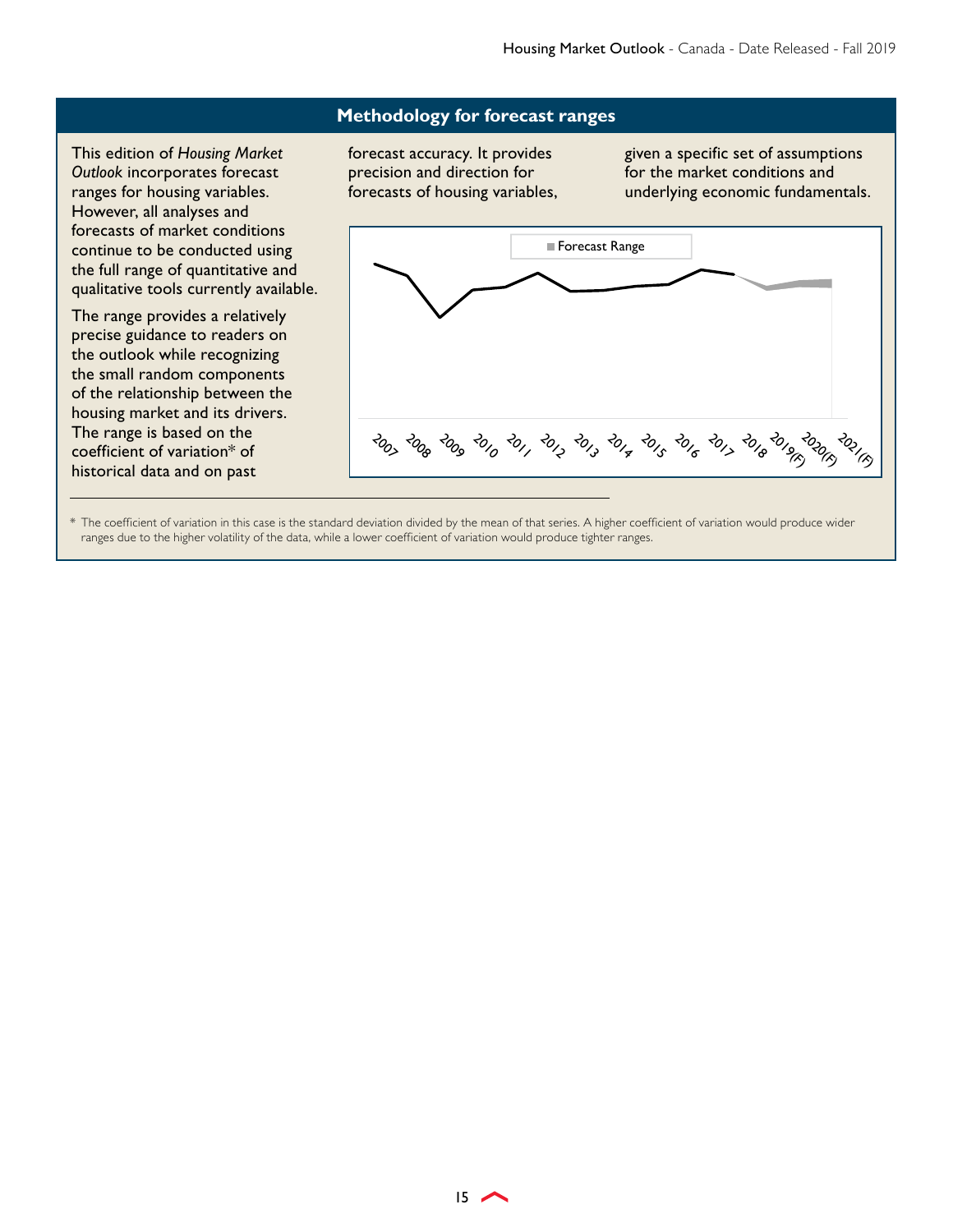# DEFINITIONS AND METHODOLOGY

#### **New Home Market**

Historical home starts numbers are collected through CMHC's monthly **Starts and Completions Survey**. Building permits are used to determine construction sites and visits confirm construction stages. A **start** is defined as the beginning of construction on a building, usually when the concrete has been poured for the whole of the structure's footing, or an equivalent stage where a basement will not be part of the structure.

#### **Dwelling Types**

#### **Single-Detached Start:**

The start of a building containing only one dwelling unit, which is completely separated on all sides from any other dwelling or structure.

#### **Semi-Detached Start:**

The start of each of the dwellings in a building containing two dwellings located side-by-side, adjoining no other structure and separated by a common or party wall extending from ground to roof.

#### **Row (or Townhouse) Start:**

Refers to the commencement of construction on a dwelling unit in a row of three or more attached dwellings separated by a common or party wall extending from ground to roof.

#### **Apartment and other Starts:**

Refers to the commencement of construction on all dwellings other than those described above, including structures commonly known as stacked townhouses, duplexes, triplexes, double duplexes and row duplexes.

#### **Intended Market**

#### **Freehold Start:**

Refers to the commencement of construction of a residence where the owner owns the dwelling and lot outright.

#### **Condominium (including Strata-Titled) Start:**

Refers to the commencement of construction of an individual dwelling which is privately owned, but where the building and/or the land are collectively owned by all dwelling unit owners. A condominium is a form of ownership rather than a type of house.

#### **Rental Start:**

Refers to the commencement of construction of a dwelling constructed for rental purposes regardless of who finances the structure.

#### **Average and Median Single Detached Home Prices:**

Are estimated using CMHC's **Market Absorption Survey**, which collects home prices at absorption and measures the rate at which units are sold or rented after they are completed. Dwellings are enumerated each month after a structure is completed until full absorption occurs. The term "**absorbed**" means that a housing unit is no longer on the market as it has been sold or rented.

#### **New Home Price Indexes:**

Changes in the New Home Price Indexes are estimated using annual averages of Statistics Canada's monthly values for New Housing Price Indexes (NHPI).

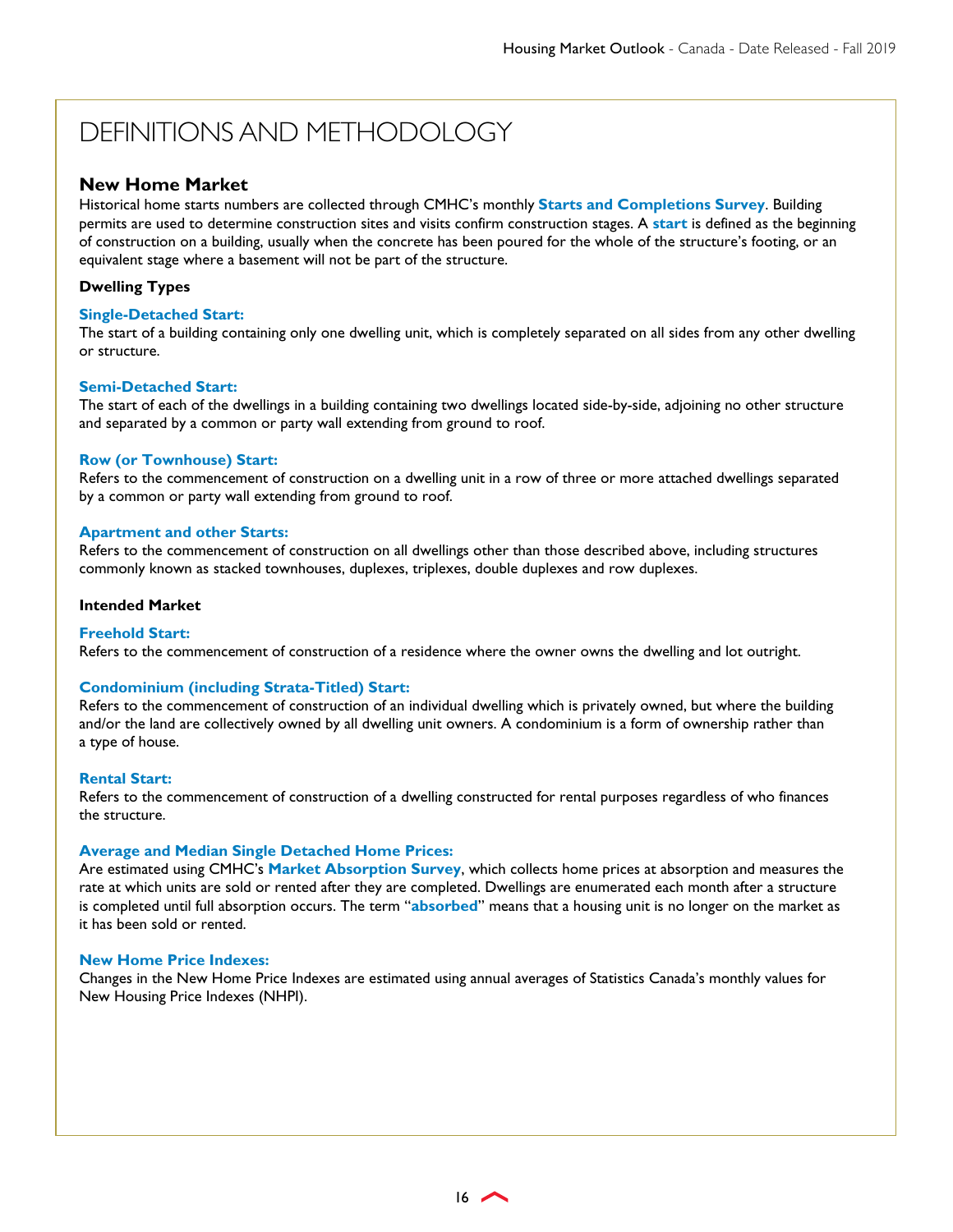#### **Resale Market**

Historical resale market data in the summary tables of the Housing Market Outlook Reports refers to residential transactions through the Multiple Listings Services (MLS®) as reported by The Canadian Real Estate Association (CREA). In Quebec, this data is obtained by the Centris® listing system via the Quebec Federation of Real Estate Boards.

#### **MLS® (Centris® in the province of Quebec) Sales:**

Refers to the total number of sales made through the Multiple Listings Services in a particular year.

#### **MLS® (Centris® in the province of Quebec) Average Price**:

Refers to the average annual price of residential transactions through the Multiple Listings Services.

#### **Rental Market**

Rental Market vacancy rates and two bedroom rents information is from Canada Mortgage and Housing Corporation's (CMHC's) October **Rental Market Survey** (RMS). Conducted on a sample basis in all urban areas with populations of 10,000 and more, the RMS targets privately initiated structures with at least three rental units, which have been on the market for at least three months. The survey obtains information from owners, managers, or building superintendents through a combination of telephone interviews and site visits.

#### **Vacancy Rate:**

The vacancy rate refers to the average vacancy rate of all apartment bedroom types. A unit is considered vacant if, at the time of the survey, it is physically unoccupied and available for immediate rental.

#### **Two Bedroom Rent:**

The rent refers to the average of the actual amount tenants pay for two bedroom apartment units. No adjustments are made for the inclusion or exclusion of amenities and services such as heat, hydro, parking, and hot water.

#### **Economic Overview**

**Labour Force** variables include the Annual Employment Level, Employment Growth, Unemployment Rate. Source: Statistics Canada's Labour Force Survey.

#### **Net Migration:**

Sum of net interprovincial (between provinces), net intra-provincial (within provinces), net international (immigration less emigration), returning Canadians and temporary (non-permanent) residents as provided to the CANSIM database by Statistics Canada's Demography Division. Sources of inter-provincial and intra-provincial migration data include a comparison of addresses from individual income tax returns for two consecutive years from Canada Revenue Agency (CRA) taxation records. The migration estimates are modelled, with the tax file results weighted to represent the whole population.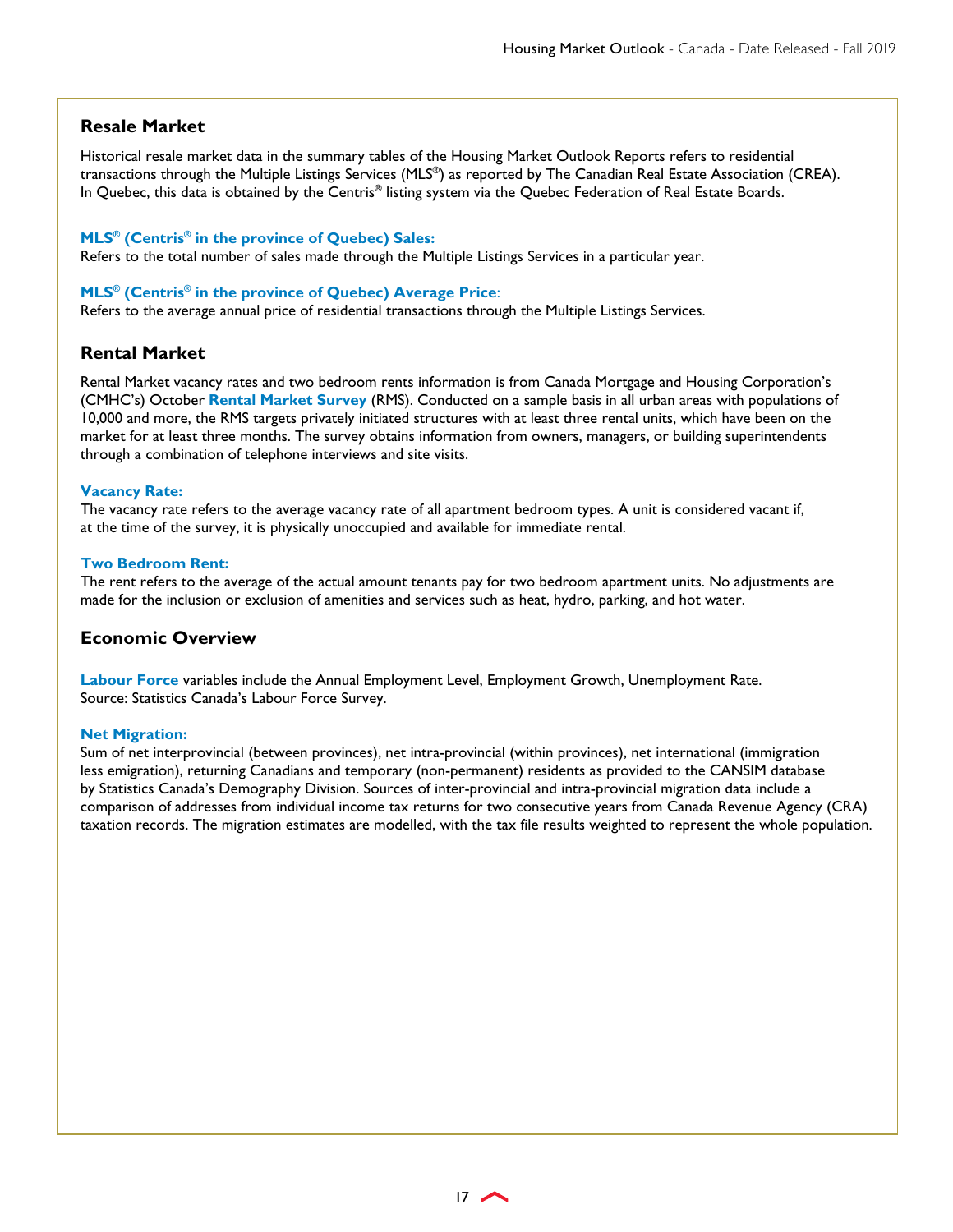# CMHC HELPS CANADIANS MEET THEIR HOUSING NEEDS

Canada Mortgage and Housing Corporation (CMHC) has been helping Canadians meet their housing needs for more than 70 years. As Canada's authority on housing, we contribute to the stability of the housing market and financial system, provide support for Canadians in housing need, and offer unbiased housing research and advice to Canadian governments, consumers and the housing industry. Prudent risk management, strong corporate governance and transparency are cornerstones of our operations.

For more information, visit our website a[t www.cmhc.ca o](http://www.cmhc.ca/)r follow us o[n Twitter](http://twitter.com/CMHC_ca)[, LinkedIn](http://www.linkedin.com/company/canada-mortgage-and-housing-corporation)[, Facebook,](https://www.facebook.com/cmhc.schl) Instagram an[d YouTube.](http://www.youtube.com/CMHCca) 

You can also reach us by phone at 1-800-668-2642 or by fax at 1-800-245-9274. Outside Canada call 613-748-2003 or fax to 613-748-2016.

Canada Mortgage and Housing Corporation supports the Government of Canada policy on access to information for people with disabilities. If you wish to obtain this publication in alternative formats, call 1-800-668-2642.

©2019 Canada Mortgage and Housing Corporation. All rights reserved. CMHC grants reasonable rights of use of this publication's content solely for personal, corporate or public policy research, and educational purposes. This permission consists of the right to use the content for general reference purposes in written analyses and in the reporting of results, conclusions, and forecasts including the citation of limited amounts of supporting data extracted from this publication. Reasonable and limited rights of use are also permitted in commercial publications subject to the above criteria, and CMHC's right to request that such use be discontinued for any reason.

Any use of the publication's content must include the source of the information, including statistical data, acknowledged as follows:

Source: CMHC (or "Adapted from CMHC," if appropriate), name of product, year and date of publication issue.

Other than as outlined above, the content of the publication cannot be reproduced or transmitted to any person or, if acquired by an organization, to users outside the organization. Placing the publication, in whole or part, on a website accessible to the public or on any website accessible to persons not directly employed by the organization is not permitted. To use the content of this CMHC publication for any purpose other than the general reference purposes set out above or to request permission to reproduce large portions of, or the entire content of, this CMHC publication, please send a Copyright request to the Housing Knowledge Centre at Housing\_Knowledge\_Centre@cmhc.ca. Please provide the following information: Publication's name, year and date of issue.

Without limiting the generality of the foregoing, no portion of the content may be translated from English or French into any other language without the prior written permission of Canada Mortgage and Housing Corporation.

The information, analyses and opinions contained in this publication are based on various sources believed to be reliable, but their accuracy cannot be guaranteed. The information, analyses and opinions shall not be taken as representations for which Canada Mortgage and Housing Corporation or any of its employees shall incur responsibility.